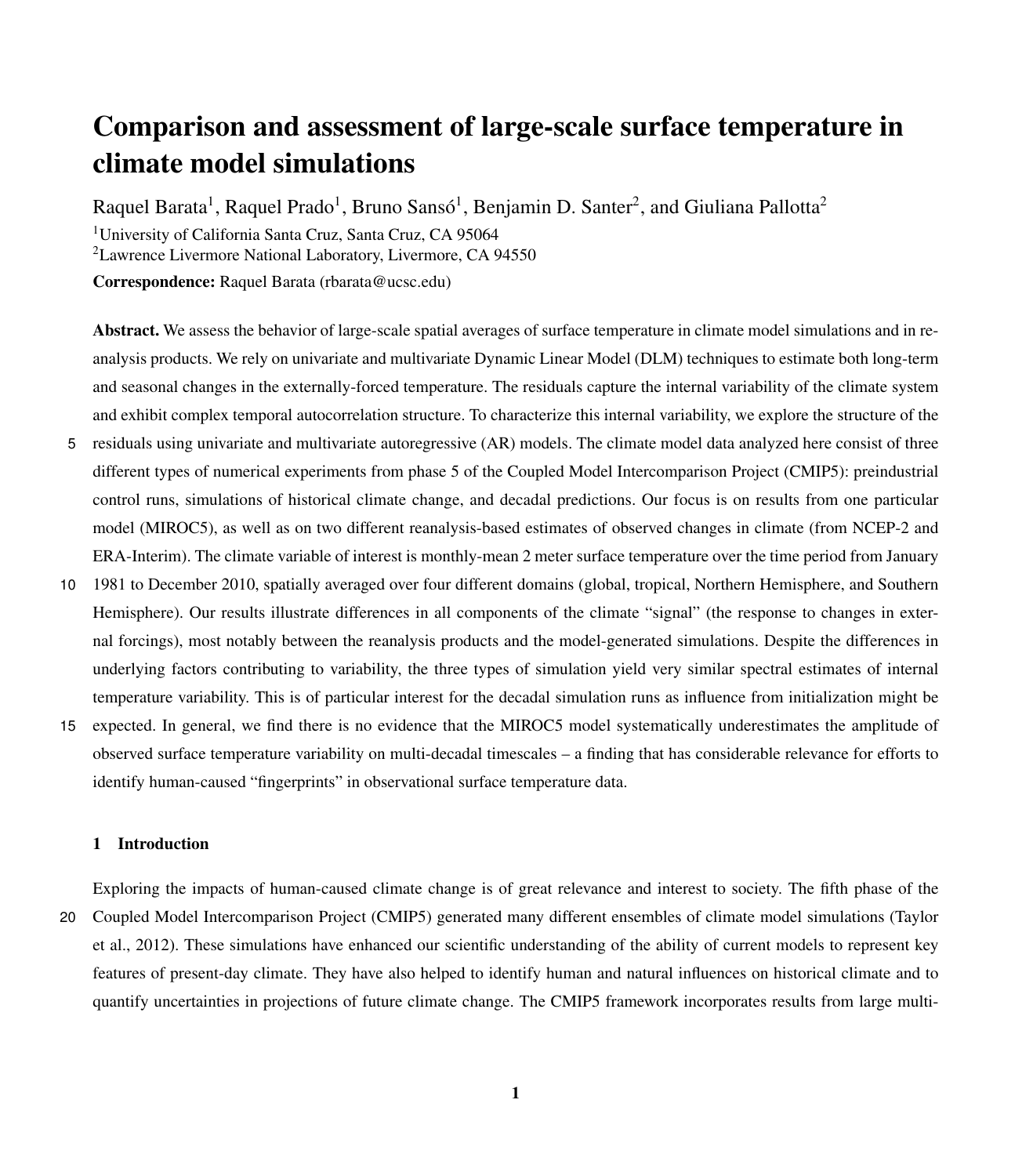<span id="page-1-0"></span>

Figure 1. Time series of monthly-mean, spatially averaged 2 meter surface temperature from the MIROC5 model. Results are for the three different types of simulation analyzed here (decadal prediction, historical, and control), as well as for the NCEP-2 and ERA-Interim reanalyses. Three "replicates" of each model simulation are indicated by different line types. Top panels: Global (left) and tropical (right). Bottom panels: Northern (left) and Southern Hemisphere (right).

model ensembles, and frequently includes multiple realizations for each model and type of simulation. More extensive details of the CMIP5 experimental design are found in [Taylor](#page-20-0) [\(2009\)](#page-20-0).

The goal of this paper is to draw on Bayesian statistical methods to compare the observational record with three different types of CMIP5 simulations: 1) decadal predictions of climate, initialized from a specific observational state; 2) uninitialized

5 simulations driven by estimated historical changes in key anthropogenic and natural forcings; and 3) control integrations with no year-to-year changes in external forcings, which provide estimates of the natural internal variability of the climate system. We seek to determine whether there are statistically significant differences in aspects of the variability, both between the model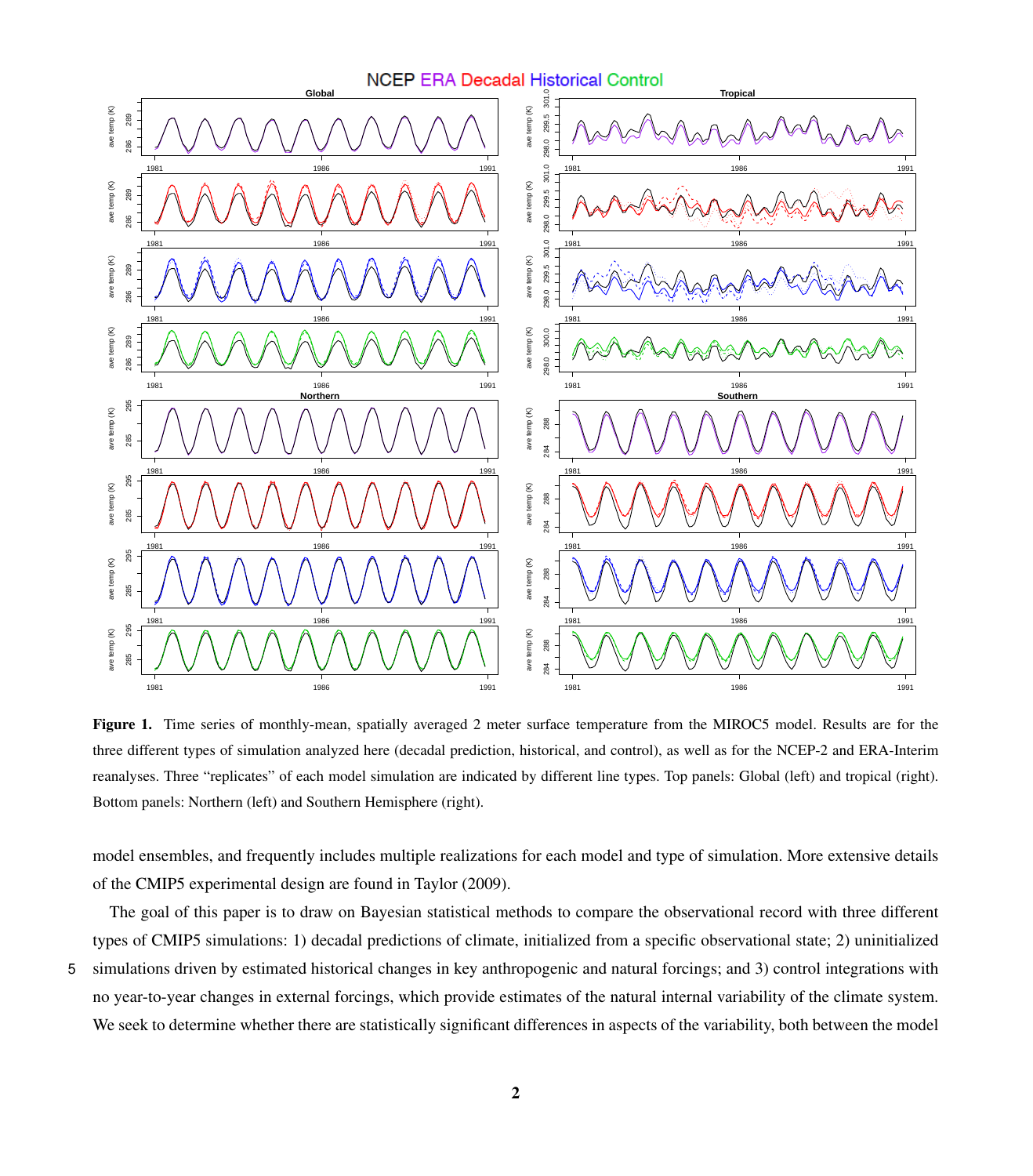simulations and the reanalysis products and within the three different types of simulation. We also examine model errors in mean temperature, and as well as differences in variability between the two reanalysis products. Our analysis focuses on monthly-mean 2 meter surface temperature time series from January 1981 to December 2010. All model and observational data are available in gridded form for a global domain. Results are spatially averaged over four regions: global, tropical, Northern

5 Hemisphere and Southern Hemisphere. The latitudinal boundaries of these regions are: 90°S to 90°N, 20°S to 20°N, 0° to 90°N and 90°S to 0° (respectively). We calculate area-weighted spatial averages for each of the four regions of interest. This allows us to explore the sensitivity of our results to spatial differences in the large-scale structure of the "signal" (the climate response to imposed changes in external forcings) and the "noise" of natural internal variability.

Our study relies on simulations generated using version 5 of the atmosphere–ocean General Circulation Model (A/OGCM)

- 10 developed jointly by the Atmosphere and Ocean Research Institute at the University of Tokyo, the National Institute for Environmental Studies, and the Japan Agency for Marine-Earth Science and Technology. This is commonly referred to as the Model for Interdisciplinary Research on Climate (MIROC5) (see [Watanabe et al., 2010\)](#page-20-1). As an example of the data considered here, we show in Figure [1](#page-1-0) the first 10 years of the three different types of simulation analyzed. The globally averaged data exhibit a pronounced annual cycle, which is clearly dominated by the Northern Hemisphere. As expected based on the changes
- 15 in incoming solar radiation as a function of latitude and season, the phasing of the annual cycle differs in the Northern and Southern Hemispheres. A semi-annual cycle is also visible in the tropics [\(Santer et al., 2018\)](#page-20-2).

The analysis performed in this paper involves decomposing each temperature time series into what we refer to as a "baseline" and a seasonal component. The baseline captures long-term externally forced changes, as well as short-term cooling responses to volcanic eruptions. The seasonal component is dominated by the externally forced annual and semi-annual cycles. We 20 extract the baseline temperature and seasonality of the climate model simulations and compare them to the corresponding components in the observational products. For each simulation type and region, the baseline and seasonal components are removed from the time series using Dynamic Linear Models (DLMs). This yields residual time series that primarily represent natural internal climate variability. As in [Imbers et al.](#page-19-0) [\(2014\)](#page-19-0), our focus is on investigating the spectral characteristics of internal variability with autoregressive (AR) models. We compare the properties of these AR spectra in the climate model simulations

25 and the two reanalyses. We seek to determine whether model-versus-observed spectral differences are significant, and can be interpreted in terms of known model deficiencies (such as systematic errors in external forcings; see [Schmidt et al., 2014\)](#page-20-3). We find pronounced model-versus-observed dissimilarities in all three components of interest here: the baseline temperature, seasonal amplitudes inferred from the DLMs, and in the AR spectral characteristics of the residuals. A second objective is to investigate whether there are identifiable differences between the spectral properties in the decadal prediction, historical, and 30 control simulations that are related to such factors as the inclusion of external forcings and the initialization approach.

The paper is organized as follows. In Section 2, we describe the model simulations and the reanalysis products analyzed. Section 3 presents our statistical modeling approach and introduces the DLM used for estimating the baseline and seasonal components of the time series. It also describes the AR model that we apply to the residual time series in order to estimate natural internal variability. In Section 4, we show the results obtained from the application of the DLM and AR models to the

35 surface temperature time series for the four regions previously mentioned. Section 5 provides a summary and brief discussion.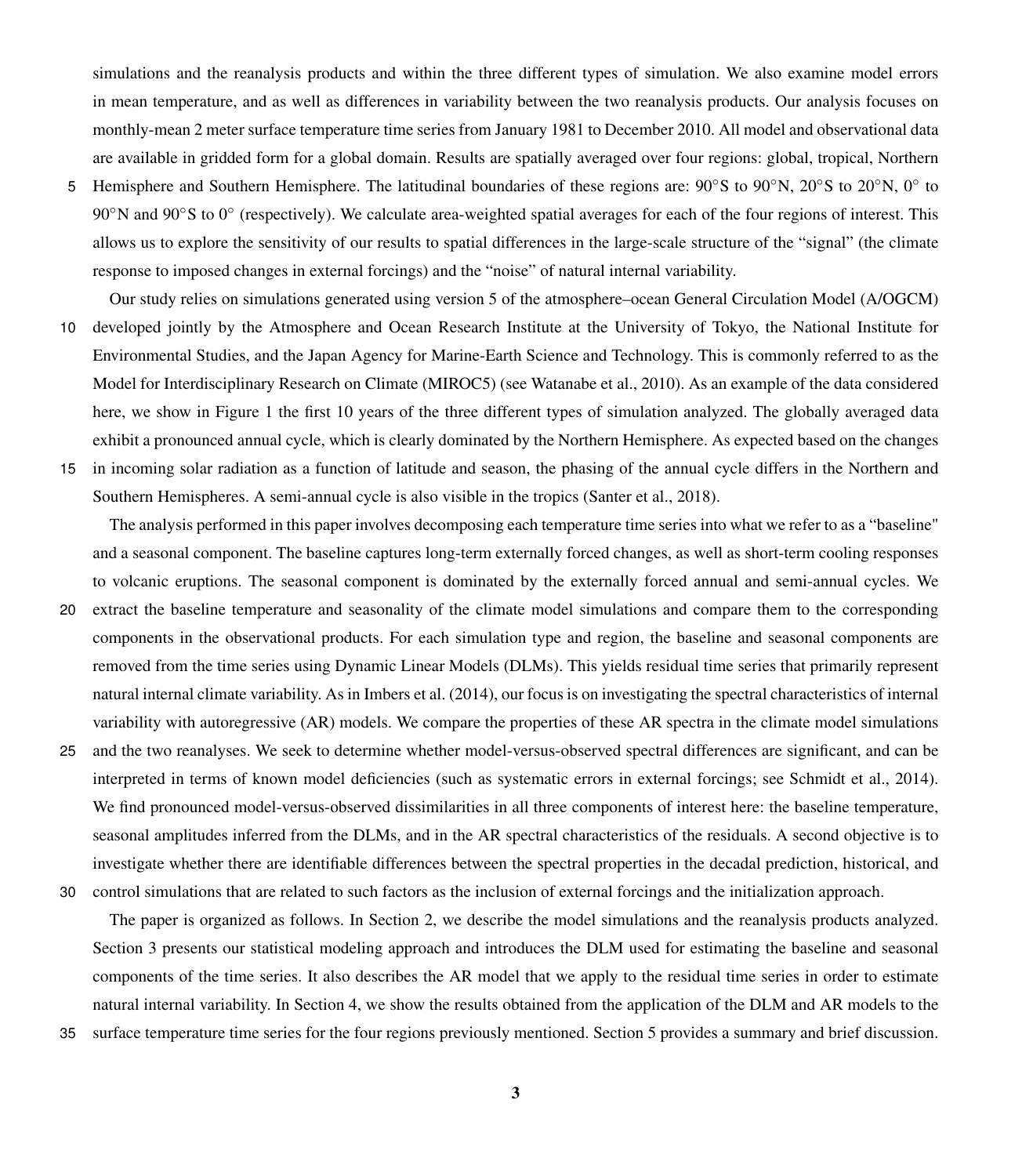#### 2 Data

#### 2.1 Climate model simulations

CMIP5 is a coordinated international modeling activity involving a large suite of simulations performed with several dozen different climate models. We focus here on simulations performed with one particular climate model (MIROC5). As mentioned

5 above, we analyze both forced and unforced climate simulations. The forced decadal prediction and historical runs are used to explore the response of the climate system to specified historical changes in anthropogenic and natural external factors. Examples of such external factors include human-caused changes in well-mixed greenhouse gases and natural changes in volcanic aerosols [\(Kirtman et al., 2013\)](#page-19-1). The forced simulations also generate natural internal variability of the climate system. In contrast, the MIROC5 control integration yields an estimate of "pure" natural internal variability, uncontaminated by externally 10 forced climate changes. Below, we briefly describe the three types of climate simulation that are of interest here.

Decadal prediction simulations are the newest addition to the CMIP activity, and are therefore the most exploratory. These near-term simulations were organized through a collaboration between the World Climate Research Programme's Working Group on Coupled Modelling (WGCM) and the Working Group on Seasonal to Interannual Prediction (WGSIP). There are two core sets of these near-term experiments. The first is a set of 10-year hindcasts initialized from a number of different

15 observational starting points. Such simulations allow analysts to assess the prediction skill and to investigate the sensitivity of skill to differences in the initial state (e.g., to the presence or absence of a strong El Niño or La Niña). The second set of decadal prediction runs extended the 10-year hindcasts to 30 years. The influence of external forcing is more prominent in these longer simulations [\(Taylor et al., 2012\)](#page-20-4). The period from 1981 to 2010 is one of the few periods for which 30-year long decadal simulations are available. This dictates the time period and the length of our analysis. The decadal prediction runs 20 include the same time-varying anthropogenic and natural external forcings that are used in the historical simulations.

The modeling groups participating in CMIP5 used different methods and observational data sets for initializing the decadal simulations. Most initialization schemes utilize observed ocean and sea ice conditions. A full discussion of initialization methods and the organization of the decadal prediction simulations can be found in [Meehl et al.](#page-19-2) [\(2009\)](#page-19-2).

Six individual realizations ("replicates") of the MIROC5 decadal prediction run were available (see Figure [1\)](#page-1-0). Each real-25 ization has small differences in the initial state in 1981. These small initial differences amplify with time, eventually yielding different sequences of natural internal variability in each realization [\(Kirtman et al., 2013\)](#page-19-1).

Historical runs are not initialized from a specific observed three-dimensional ocean state. Such simulations typically commence from estimated atmospheric greenhouse gas levels in 1850 or 1860, and are then run until the early 21st century. Like the decadal simulations, the historical simulations are driven by estimated changes in well-mixed greenhouse gases, particulate

30 pollution, land surface properties, solar irradiance, and volcanic aerosols. The MIROC5 historical integrations span the period from 1850 to 2012; five historical replicates were available. To facilitate comparison with the decadal analysis, our analysis of the historical runs is restricted to the period from January 1981 to December 2010 (see Figure [1\)](#page-1-0).

As noted above, the decadal and historical simulations are performed with exactly the same physical climate model using identical anthropogenic and natural external forcings. Differences between the MIROC5 historical and decadal prediction runs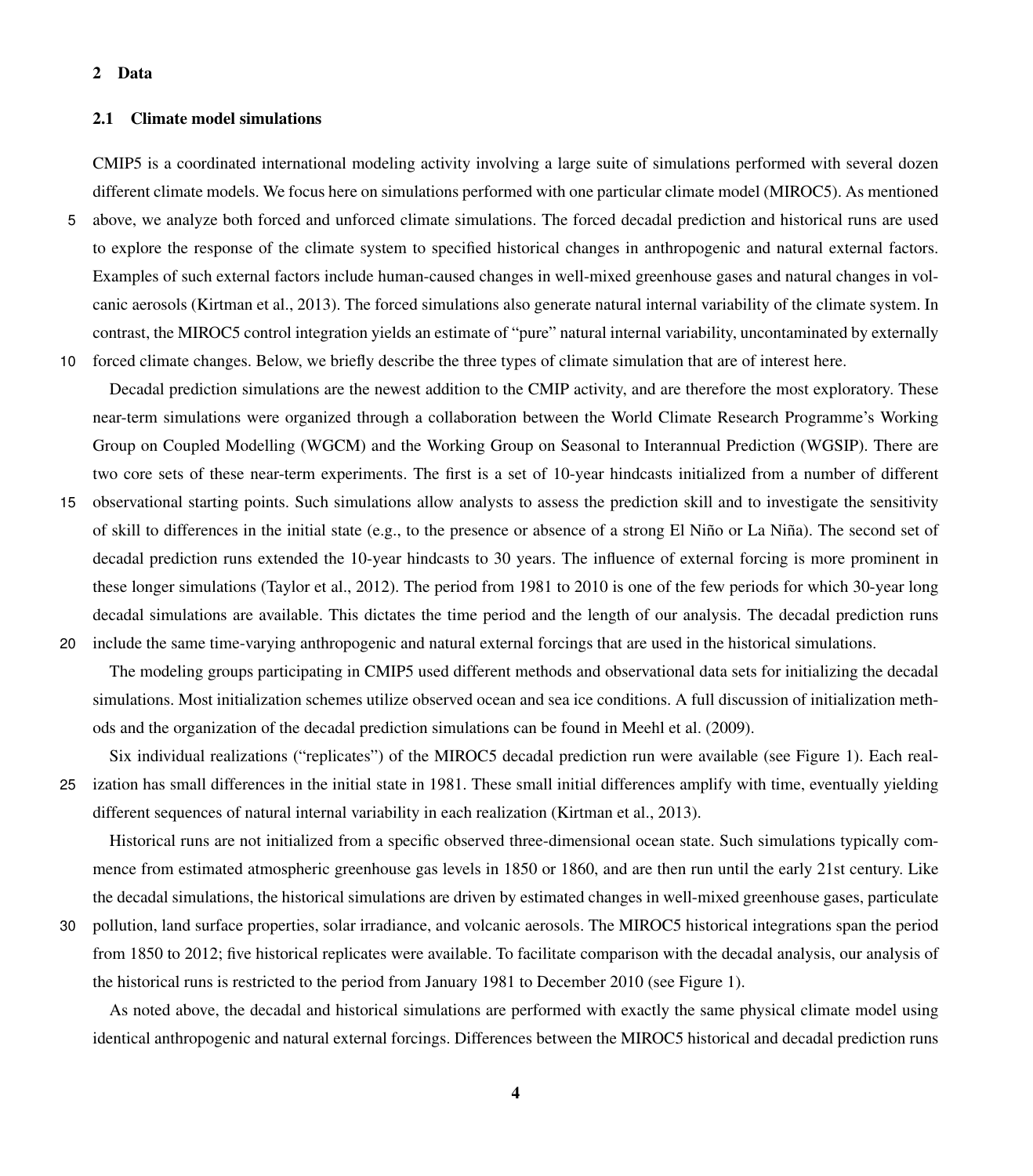are related to the initialization of the latter. Initialization forces the model ocean temperature and sea-ice to be consistent with the estimated observational state in 1981. No such consistency with observations is imposed in the historical run. The two types of simulation can therefore produce noticeably different climate states in 1981. This difference is due to two factors. First, any systematic model errors (in either the applied forcings and/or the climate response to these forcings) should begin to manifest

- 5 within 1-2 years of the start of the historical run in 1850, causing the simulated climate in the historical run to drift away from observed climate. Second, even if there were no model forcing or response errors, the phasing of internal variability is different in the historical and decadal prediction runs – so the mean states of these two types of simulation are unlikely to be exactly the same in 1981 (except by chance).
- In observational climate records, internal variability must be statistically separated from other sources of variance: it is 10 occurring at the same time as the climate system is responding to multiple external forcings. Control simulations provide estimates of "pure" internal variability, which is an integral component of climate change detection and attribution studies [\(Santer et al., 2018\)](#page-20-2). In the MIROC5 pre-industrial control simulation analyzed here, there are no year-to-year changes in atmospheric concentrations of greenhouse gases, particulate pollution, volcanic aerosols, or solar irradiance. Changes in climate arise solely from the behavior of modes of variability intrinsic to the coupled atmosphere-ocean-sea ice system. Examples of
- 15 such modes of variability include the El Niño/Southern Oscillation (ENSO), the Interdecadal Pacific Oscillation (IPO), and the North Atlantic Oscillation (NAO). Control runs are typically used to simulate many centuries of internal variability, and do not have any direct correspondence with actual time. Here, we extract ten 30-year non-overlapping monthly-mean temperature time series from the 670-year MIROC5 control run. Each 30-year segment contains a different unique manifestation of internal variability, so they are similar to the "replicates" available for the decadal prediction and historical runs (see Figure [1\)](#page-1-0).
- 20 Several points should be emphasized prior to discussion of the model results. First, the A/OGCM simulations analyzed here generate their own intrinsic variability – i.e., they produce their own sequences of El Niños, La Niñas, and other quasi-periodic modes. In the historical runs, there is no correspondence between the modeled and observed phasing and amplitude of these modes, except by chance. In the decadal prediction runs, the situation is different. The observational ocean data used in the initialization provide some information about the current state of ENSO and other, longer-timescale modes of variability. This
- 25 observational information constrains (at least in the first 1-2 years after initialization) the climate trajectory that is followed in the decadal prediction run, and imparts some short-term similarity between the simulation and observations. As the length of time after initialization increases, chaotic variability begins to overwhelm the information that the initialization provided about the likely trajectories of real-world modes of internal variability, and the phasing of internal variability begins to diverge in observations and the decadal prediction runs.
- 30 Second, the real world, the historical runs, and the decadal prediction simulations contain common components of temperature variability associated with natural changes in solar irradiance and volcanic activity. For the period of interest here (1981 to December 2010), the main solar forcing of interest is the roughly 11-year solar cycle [\(Kopp and Lean, 2011\)](#page-19-3). The major volcanic eruptions are those of El Chichón in 1982 and Pinatubo in 1991. Both eruptions produced short-term (1-2 year) cooling of the Earth's surface, followed by gradual recovery to pre-eruption temperature levels [\(Santer et al., 2001\)](#page-20-5). As noted above,
- 35 the control simulation does not include any solar or volcanic forcing, so each 30-year control segment should not exhibit any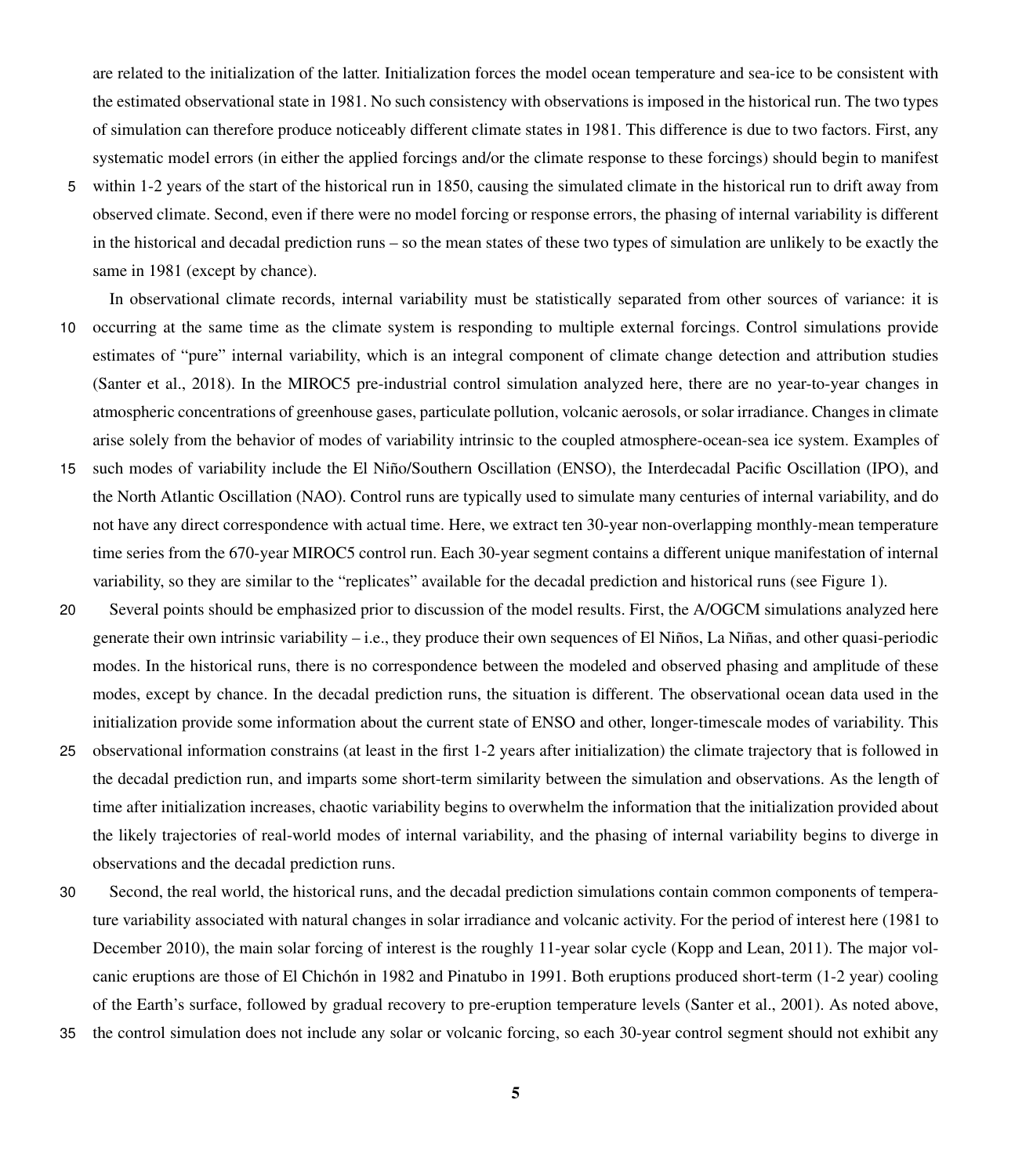synchronicity between the simulated and observed temperature variability (except by chance). Further details of the MIROC5 model and the simulations performed with it can be found in [Watanabe et al.](#page-20-1) [\(2010\)](#page-20-1).

#### 2.2 Reanalysis products

We compare the climate model simulations to two different reanalysis data sets. Reanalyses rely on a state-of-the-art numerical

- 5 weather prediction (NWP) model to produce internally and physically consistent estimates of changes in real-world climate. The NWP model assimilates raw observational data from satellites, radiosondes, aircraft, land surface measurements, and many other sources, and produces an optimal "blend" of the assimilated data. A key point is that reanalyses are retrospective – the forecast model does not change over time, so the reanalysis output is not contaminated by spurious changes in climate associated with progressive improvement of the forecast model, or by changes over time to the assimilation system. A number
- 10 of different groups around the world have generated reanalysis-based estimates of historical climate change. Each group uses a different NWP model and assimilation system, and makes different subjective judgments regarding the types of observations that are assimilated, the weights applied to each data type, and the bias correction procedures applied to the ingested observations. This leads to differences in the estimates of "observed" climate change and climate variability generated by different reanalysis products [\(Kalnay et al., 1996\)](#page-19-4). These differences have generally decreased over time, as NWP models and
- 15 assimilation methods have improved.

We use two reanalysis products here. The first is version 2 of the reanalysis performed by the National Centers for Environmental Prediction (NCEP), referred to as subsequently as NCEP-2. Although we only consider data for our time period of interest, NCEP-2 spans the longer period from 1979 to 2016. Further details of NCEP-2 are available in [Kanamitsu et al.](#page-19-5) [\(2002\)](#page-19-5). The second reanalysis was generated by the European Centre for Medium-Range Weather Forecasts (ECMWF) in

20 collaboration with a number of other institutions. We refer to this subsequently as ERA-Interim (ERA-I). It begins in 1979 and is continuously updated. Results from both reanalyses are shown in Figure [1.](#page-1-0) For a detailed documentation of ERA-I, see [Berrisford et al.](#page-19-6) [\(2011\)](#page-19-6) and [Dee et al.](#page-19-7) [\(2011\)](#page-19-7). A more thorough discussion and comparison of these reanalyses is available in [Fujiwara et al.](#page-19-8) [\(2017\)](#page-19-8).

#### 3 Statistical models for model-generated and reanalysis time series

- 25 DLMs are a popular Bayesian modeling approach for the analysis of non-stationary time series. We follow approaches detailed in [Harrison and West](#page-19-9) [\(1999\)](#page-19-9) and [Prado and West](#page-20-6) [\(2010\)](#page-20-6) in order to estimate time-varying baseline and seasonality components. In Section 3.1, we present the DLM used here to extract baseline and seasonal components from the spatially averaged model and reanalysis surface temperature time series. Section 3.2 details the multivariate extensions of the univariate analysis that are required to deal with the availability of multiple replicates of the model simulations. Section 3.3 presents our DLM discount
- 30 factor selection strategy, which relies on evolution variance specification as a method for extracting comparable components of the climate signal. Section 3.4 describes a Bayesian approach to fitting autoregressive models to the DLM residuals; the goal here is to capture the internal variability of the climate model simulations. Finally, Section 3.5 presents the results from a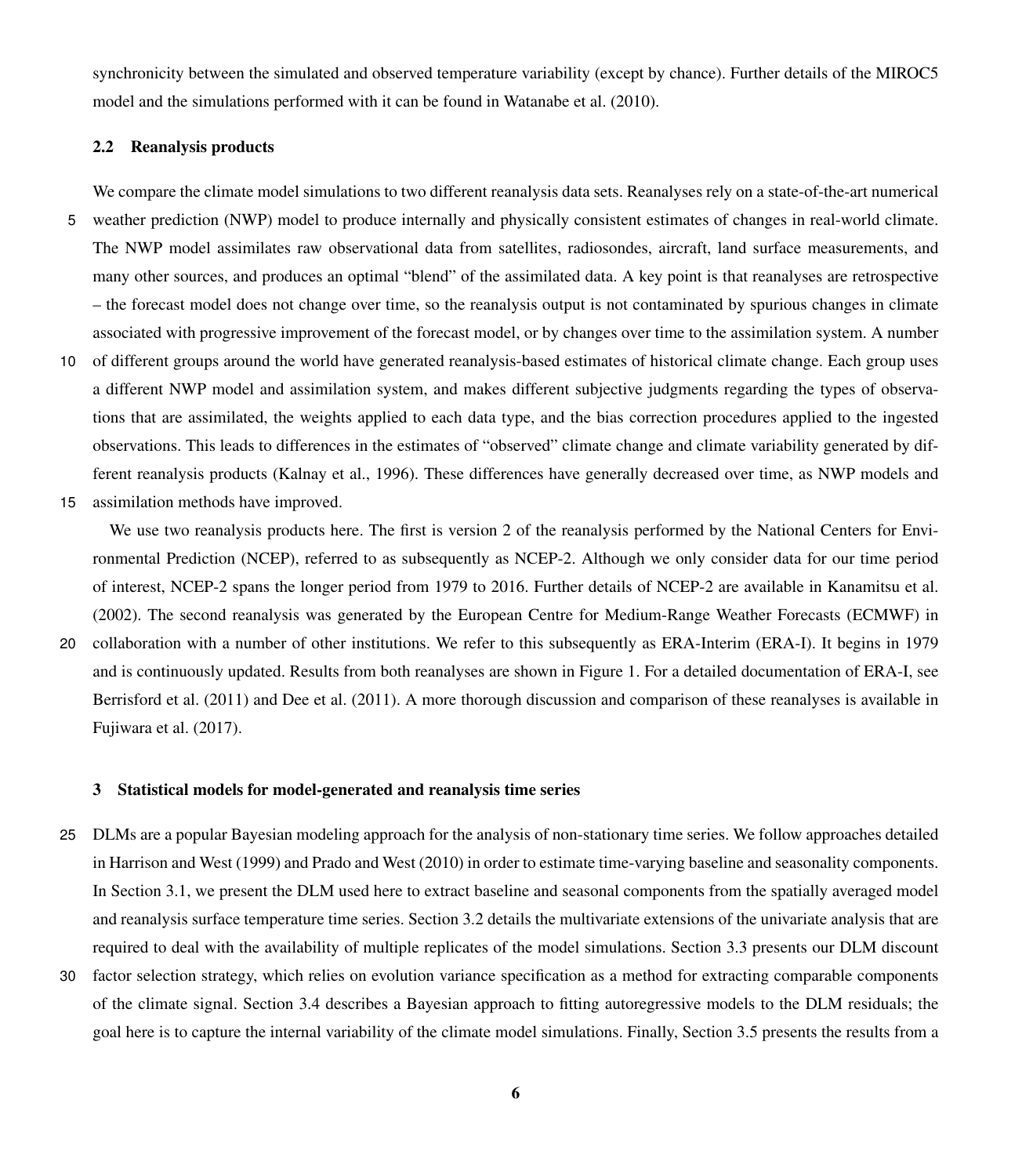comparison of the internal variability in the three different types of model simulation and the two reanalyses. This comparison relies on inferred spectral densities via the total variation distance.

#### 3.1 Baseline and seasonal temperature estimation

Consider first a single reanalysis time series for one of the four domains considered. Let  $y_t$  denote the univariate domain-5 average temperature at time t, for  $t = 1, \ldots, T$  where  $T = 360$  months (30 years). We aim to decompose each time series into a baseline temperature  $\eta_{1,t}$  and seasonal components  $\alpha_{1,t}^k$  for harmonics  $k = 1, ..., K$ . Let  $N_d(\mathbf{m}, \mathbf{S})$  denote a d-dimensional normal with mean m and variance S. We specify our model used to emulate the baseline and seasonality of the data as a second-order polynomial DLM with Fourier form seasonality, i.e.,

$$
y_t = \eta_{1,t} + \sum_{j=1}^K \alpha_{1,t}^k + \nu_t, \quad \nu_t \sim N(0, V)
$$
 (1)

10 where V is the unknown observational variance [\(Harrison and West, 1999\)](#page-19-9). It is also assumed that the observational errors  $\nu_t$ are independent over time. We further assume that the baseline component has a structure described by:

$$
\begin{pmatrix} \eta_{1,t} \\ \eta_{2,t} \end{pmatrix} = \begin{pmatrix} 1 & 1 \\ 0 & 1 \end{pmatrix} \begin{pmatrix} \eta_{1,t-1} \\ \eta_{2,t-1} \end{pmatrix} + \boldsymbol{\omega}_t^{\eta}, \quad \boldsymbol{\omega}_t^{\eta} \sim N_2(\mathbf{0}, V \mathbf{W}_t^{\eta}). \tag{2}
$$

Here the system evolution error vectors  $\omega_t^{\eta}$  are assumed to be independent over time. We denote the baseline evolution matrix as  $G^{\eta} = (\begin{smallmatrix} 1 & 1 \\ 0 & 1 \end{smallmatrix})$ . A maximum of  $\lfloor p/2 \rfloor$  harmonics can be included in the model where p is the fundamental period. Here,  $p = 12$ 15 months, which is the annual cycle. We choose to include harmonics  $1,..,K$  with  $K = 4$  in the seasonal component of the

DLM to capture the annual, semi-annual, trimestral and quarterly cycles. Statistical assessment based on the calculation of the highest posterior density regions indicated that higher order harmonics were not significant. Each harmonic  $k$  included in the model is described with a Fourier form representation of cyclical functions, given as

$$
\begin{pmatrix}\n\alpha_{1,t}^k \\
\alpha_{2,t}^k\n\end{pmatrix} = \begin{pmatrix}\n\cos(\frac{2\pi}{p}k) & \sin(\frac{2\pi}{p}k) \\
-\sin(\frac{2\pi}{p}k) & \cos(\frac{2\pi}{p}k)\n\end{pmatrix}\n\begin{pmatrix}\n\alpha_{1,t-1}^k \\
\alpha_{2,t-1}^k\n\end{pmatrix} + \boldsymbol{\omega}_t^{\alpha,k}, \quad \boldsymbol{\omega}_t^{\alpha,k} \sim N_2(\mathbf{0}, V\mathbf{W}_t^{\alpha,k}).
$$
\n(3)

We denote the kth seasonal evolution matrix  $\mathbf{G}^{\alpha,k} = \begin{pmatrix} \cos(\frac{2\pi}{p}k) & \sin(\frac{2\pi}{p}k) \\ \sin(\frac{2\pi}{p}k) & \cos(\frac{2\pi}{p}k) \end{pmatrix}$  $-\sin(\frac{2\pi}{p}k)\cos(\frac{2\pi}{p}k)$ 20 We denote the kth seasonal evolution matrix  $\mathbf{G}^{\alpha,k} = \begin{pmatrix} \cos(\frac{2\pi}{p}k) & \sin(\frac{2\pi}{p}k) \\ -\sin(\frac{2\pi}{p}k) & \cos(\frac{2\pi}{p}k) \end{pmatrix}$ . It is assumed that  $\boldsymbol{\omega}_t^{\alpha,k}$  are independent over time, as well as independent of  $\omega_t^{\eta}$  for  $t = 1, ..., T$ .

Using the superposition principle [\(Harrison and West, 1999\)](#page-19-9), we write the model as a hierarchy with an observation equation and a system equation, as

<span id="page-6-0"></span>
$$
y_t = \mathbf{F}'\boldsymbol{\theta}_t + \nu_t, \quad \nu_t \sim N(0, V) \tag{4}
$$

$$
\mathbf{25} \quad \boldsymbol{\theta}_t = \mathbf{G} \boldsymbol{\theta}_{t-1} + \boldsymbol{\omega}_t, \quad \boldsymbol{\omega}_t \sim N_n(\mathbf{0}, V\mathbf{W}_t) \,. \tag{5}
$$

Here  $n=2+2K$  is the length of state vector  $\bm{\theta}_t$ .  $\mathbf G$  and  $\mathbf W_t$  are defined, respectively, as  $\mathbf G = \text{blockdiag}(\mathbf G^\eta,\mathbf G^{\alpha,1},\dots,\mathbf G^{\alpha,K})$ and  $\mathbf{W}_t =$  blockdiag $(\mathbf{W}_t^{\eta}, \mathbf{W}_t^{\alpha,1}, \dots, \mathbf{W}_t^{\alpha,K})$ . The state vector  $\boldsymbol{\theta}_t$  takes the form  $\boldsymbol{\theta}_t = (\eta_{1,t}, \eta_{2,t}, \alpha_{1,t}^1, \alpha_{2,t}^1, \dots, \alpha_{1,t}^K, \alpha_{2,t}^K)$  where  $\mathbf{F}' = (\mathbf{F}^{\eta'}, \mathbf{F}^{\alpha,1'}, \dots, \mathbf{F}^{\alpha,K'})$  with  $\mathbf{F}^{.,'} = (1,0)$  for all components.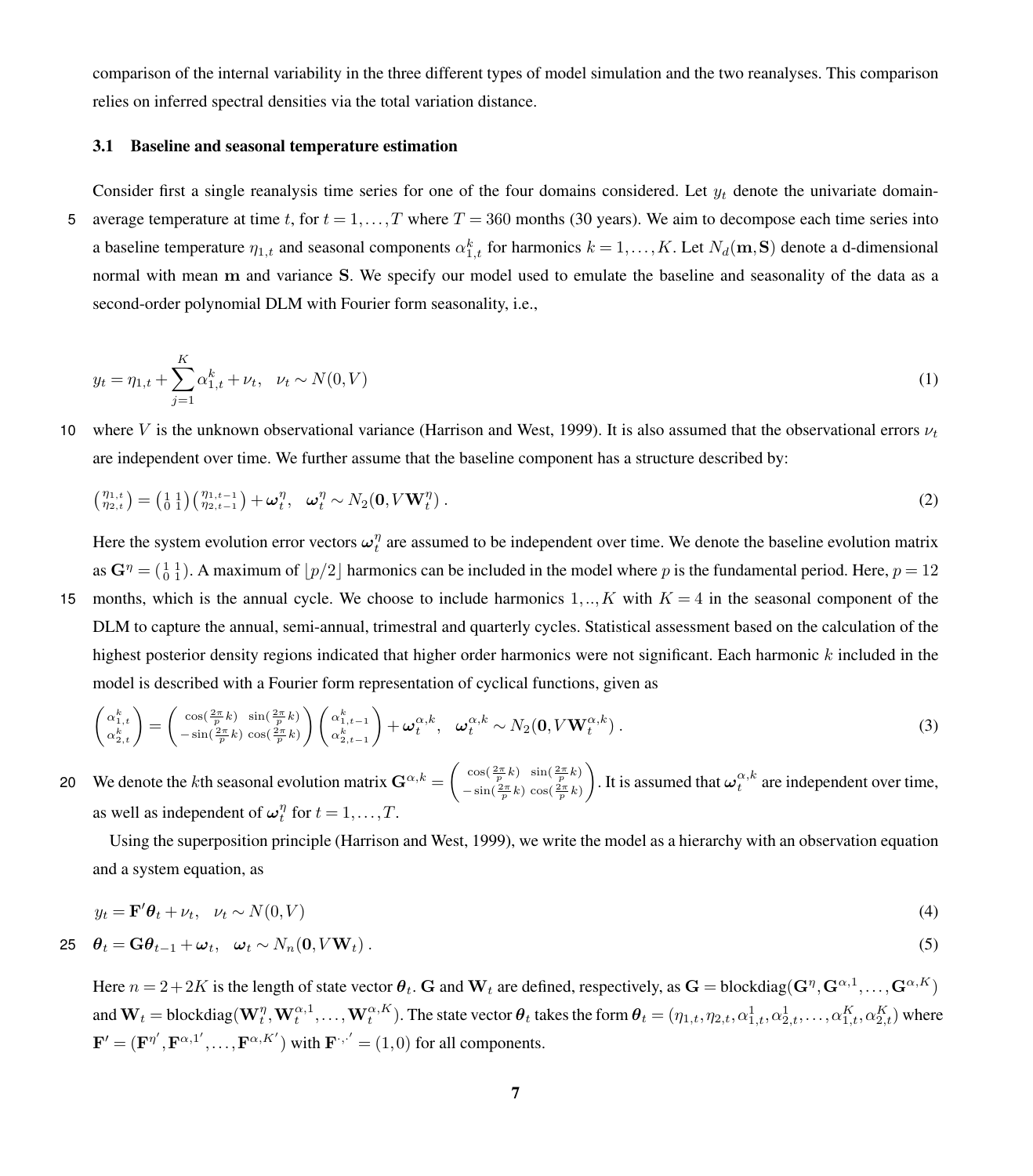#### 3.2 Multivariate extension for simulation data

For an ensemble of the R replicates of model simulations from a specified region, we consider a multivariate DLM that is an immediate extension of the univariate case. For the decadal, historical and control experiments, R is 6, 5 and 10 respectively. Let  $y_{t,r} = \mathbf{F'}\boldsymbol{\theta} + \nu_{t,r}$  denote the univariate average regional temperature at time t, for  $t = 1, \dots, T$ , of replicate  $r \in \{1, \dots, R\}$ . 5 Each  $\nu_{t,r}$  is independent and identically distributed from  $N(0,V)$ . Replacing  $y_t$  in [\(4\)](#page-6-0) with a vector of R replicate values

 $\mathbf{Y}_t = (y_{t,1},...,y_{t,R})'$  and  $\boldsymbol{\nu}_t = (\nu_{t,1},..., \nu_{t,R})'$  with a vector of R i.i.d error terms, only the observation equation changes, i.e.,

$$
\mathbf{Y}_t = \mathbf{F}' \boldsymbol{\theta}_t + \boldsymbol{\nu}_t, \quad \boldsymbol{\nu}_t \sim N_R(0, V \mathbf{I}_R) \tag{6}
$$

$$
\boldsymbol{\theta}_t = \mathbf{G}\boldsymbol{\theta}_{t-1} + \boldsymbol{\omega}_t, \quad \boldsymbol{\omega}_t \sim N_n(0, V\mathbf{W}_t) \tag{7}
$$

 $\mathbf{F}'$  is now a  $R \times n$  dynamic regression matrix with identical rows,  $\mathbf{F}'_r = (\mathbf{F}^{\eta'}, \mathbf{F}^{\alpha,1'}, \dots, \mathbf{F}^{\alpha,K'})$ , with components defined in 10 the previous section. As in the univariate case, the multivariate DLM still yields a single estimate for baseline and seasonal components, but this estimate now reflects the overall behavior of the replicates. The internal variability of each individual replicate is captured by the components of  $\nu_t$ .

Assuming the system evolution covariance matrices  $W_t$  at each time t are known, the posterior distributions for  $\theta_t$  at each time can be sequentially updated using the Kalman filtering and backward smoothing methods for unknown constant observa-

15 tional variance [\(Harrison and West, 1999\)](#page-19-9). Following this approach, conjugate priors are chosen as follows: a Normal distribution for the initial state vector  $\theta_0 \sim N_n(\mathbf{m}_0, V\mathbf{C}_0)$  and an Inverse Gamma for the unknown constant  $V \sim IG(n_0/2, n_0S_0/2)$ with values  $\mathbf{m}_0 = (285, 0, ..., 0)^\prime$ ,  $\mathbf{C}_0 = \text{diag}(5, 2 \times 10^{-6}, 5, 1, ..., 1)$ ,  $n_0 = 1$  and  $S_0 = 0.01$ .

#### 3.3 Specification of the evolution variance

- To complete the model specification, we require the sequence of state evolution variance matrices,  $W_t$ . The structure and 20 magnitude of  $W_t$  control stochastic variation and stability of the evolution of the model over time. More precisely, if the posterior variance of the state vector  $\theta_{t-1}$  at time  $t-1$  is denoted as  $Var(\theta_{t-1}|\mathbf{Y}_{1:(t-1)}) = \mathbf{C}_{t-1}$ , the sequential updating equations produce the prior variance of  $\theta_t$ ,  $\mathbf{R}_t = Var(\theta_t | \mathbf{Y}_{1:(t-1)}) = \mathbf{G}\mathbf{C}_{t-1}\mathbf{G}' + \mathbf{W}_t$ . Between observations, the addition of the error term  $\omega_t$  leads to an additive increase in the initial uncertainty  $\mathbf{GC}_{t-1}\mathbf{G}'$  of the system variance. Thus it is natural to write  $\mathbf{W}_t$  as a fixed proportion of  $\mathbf{GC}_{t-1}\mathbf{G}'$  such that  $\mathbf{R}_t=\mathbf{GC}_{t-1}\mathbf{G}'/\delta\geq \mathbf{GC}_{t-1}\mathbf{G}'.$  Here  $\delta$  is defined to be a discount 25 factor such that  $0 < \delta \le 1$ . This suggests an evolution variance matrix of the form  $W_t = \frac{1-\delta}{\delta} \mathbf{GC}_{t-1} \mathbf{G}'$ , where the  $\delta = 1$ 
	- results in the static model [\(Harrison and West, 1999\)](#page-19-9).

Our method utilizes component discounting to specify  $W_t$ . In other words, we use one discount factor for the baseline,  $\delta_{base}$ , and one for the seasonal components,  $\delta_{seas}$ . The seasonal discount factor is set to be 1, which ensures that the smoothed harmonic estimates do not change over time. This choice makes the DLM seasonal component analogous to calculating a

30 constant climatology, a common practice in climate science. If the seasonal amplitudes are changing over time, the changes are aliased in the DLM residuals. As a sensitivity test, we considered lower seasonal discount factors, which allow the amplitudes to vary over time. This test indicated that high discount factors were generally optimal. For the replicate simulation data, a high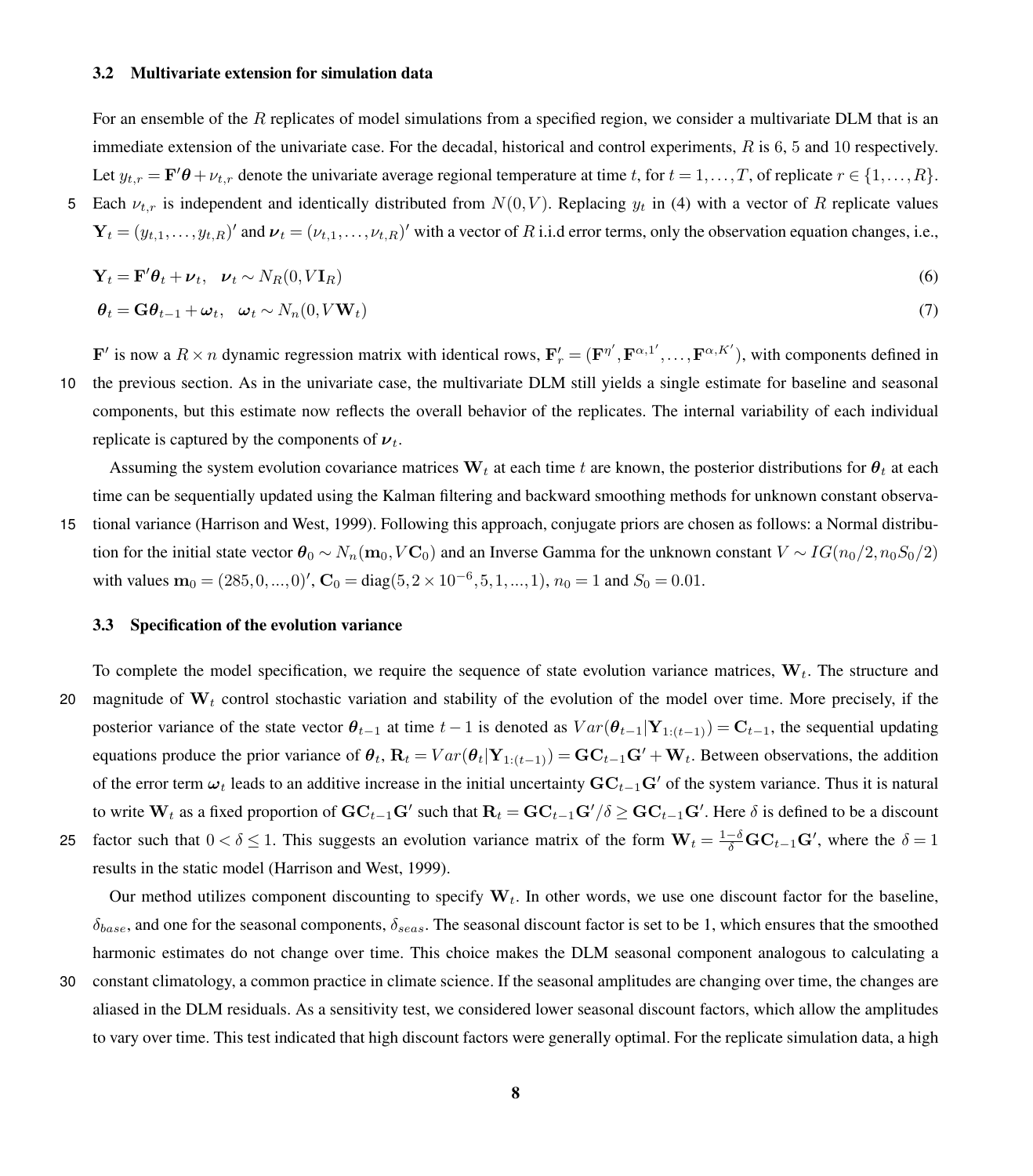baseline discount value is chosen to limit the amount of replicate variability shown in the posterior estimates of the baseline parameters. The chosen value is the largest discount factor which maximizes the observed predictive density for all 10 control segments individually, as the control "replicates" exhibit the least absolute variance of the three types of model simulation.

- The true (but unknown) long-term baseline temperature change can be more reliably estimated from the simulations (which 5 have multiple realizations of signal and noise) than from the single realization of the reanalysis datasets. For each region of interest, therefore, it is necessary to select a baseline discount factor which accounts for this difference in the inherent "noisiness" of the simulated and reanalysis baselines. The selected discount factors ensure that the amplitude of the long-term externally forced variability is comparable in the baselines of the model simulations and the reanalysis products.
- A few additional words of explanation are necessary. Our method for extracting a baseline estimate for the climate model 10 ensembles averages the uncorrelated internal variability of the individual members of the ensemble. The result is a much smoother baseline estimate than if we were to consider each realization individually. If the same discount factor was selected for a univariate reanalysis time series,  $\delta_{base}^{obs}$ , as that chosen for the average of the replicate data,  $\delta_{base}^{mod}$ , the resulting observational baseline estimates would be more "wiggly" in comparison to those of the replicate data. Mathematically, we require the variance of the evolution error to be of the same magnitude in both cases. To quantify the overlap between the two baseline
- 15 evolution error distributions  $N_2(0, \mathbf{W}_t^{\eta,mod})$  and  $N_2(0, \mathbf{W}_t^{\eta,obs})$ , we use the Bhattacharyya distance [\(Derpanis, 2008\)](#page-19-10). More specifically, we select the value of  $\delta_{base}^{obs}$  that minimizes the cumulative value of the Bhattacharyya distance over time. The value is computed for the comparison between the NCEP reanalysis and the historical ensemble-mean data. It is important to note that the choice of discount factor ensures comparable baseline temperature variability between the reanalyses, the decadal prediction and historical runs within any one region, but not between regions.

#### 20 3.4 Internal variability assessment method

In addition to estimating the overall temperature baseline and seasonal effects in the three classes of simulations and the reanalyses, we are also interested in describing the internal variability of the MIROC5 model and the two reanalyses, and in assessing whether the model- and reanalysis-based estimates of internal variability are consistent. Because the structure of the DLM proposed above does not account for internal variability, the residuals (after removal of baseline and seasonal components 25 from the time series) will exhibit autocorrelation.

Let  $z_t$  denote the residuals obtained by subtracting, for the current spatial domain of interest, the posterior mean of the univariate DLM at time t from a reanalysis time series. That is,  $z_t = y_t - \mathbf{F}'\hat{\theta}_t$ , where  $\hat{\theta}_t$  denotes the posterior mean of  $\theta_t$  at time t. We use an autoregressive model of order q, denoted by  $AR(q)$ , to capture the temporal structure of  $z_t$ , i.e.,

<span id="page-8-0"></span>
$$
z_t = \sum_{j=1}^q \phi_j z_{t-j} + \epsilon_t, \quad \epsilon_t \sim N(0, \sigma^2),
$$
\n(8)

30 where  $\epsilon_t$  are independent over time and  $\phi = (\phi_1, \dots, \phi_q)$  is the vector of AR coefficients. We initially explored the possibility of using a time-varying model, but found that a standard static AR model was reasonable. For the MIROC5 simulations with R replicates, this univariate model is easily extended to a multivariate autoregressive model. Let  $z_{t,r}$  denote the residual time series for replicate  $r \in \{1, ..., R\}$  for  $t = 1, ..., T$ . Thus,  $z_{t,r} = \sum_{j=1}^{q} \phi_j z_{t-j,r} + \epsilon_{t,r}$  with each  $\epsilon_{t,r}$  independent and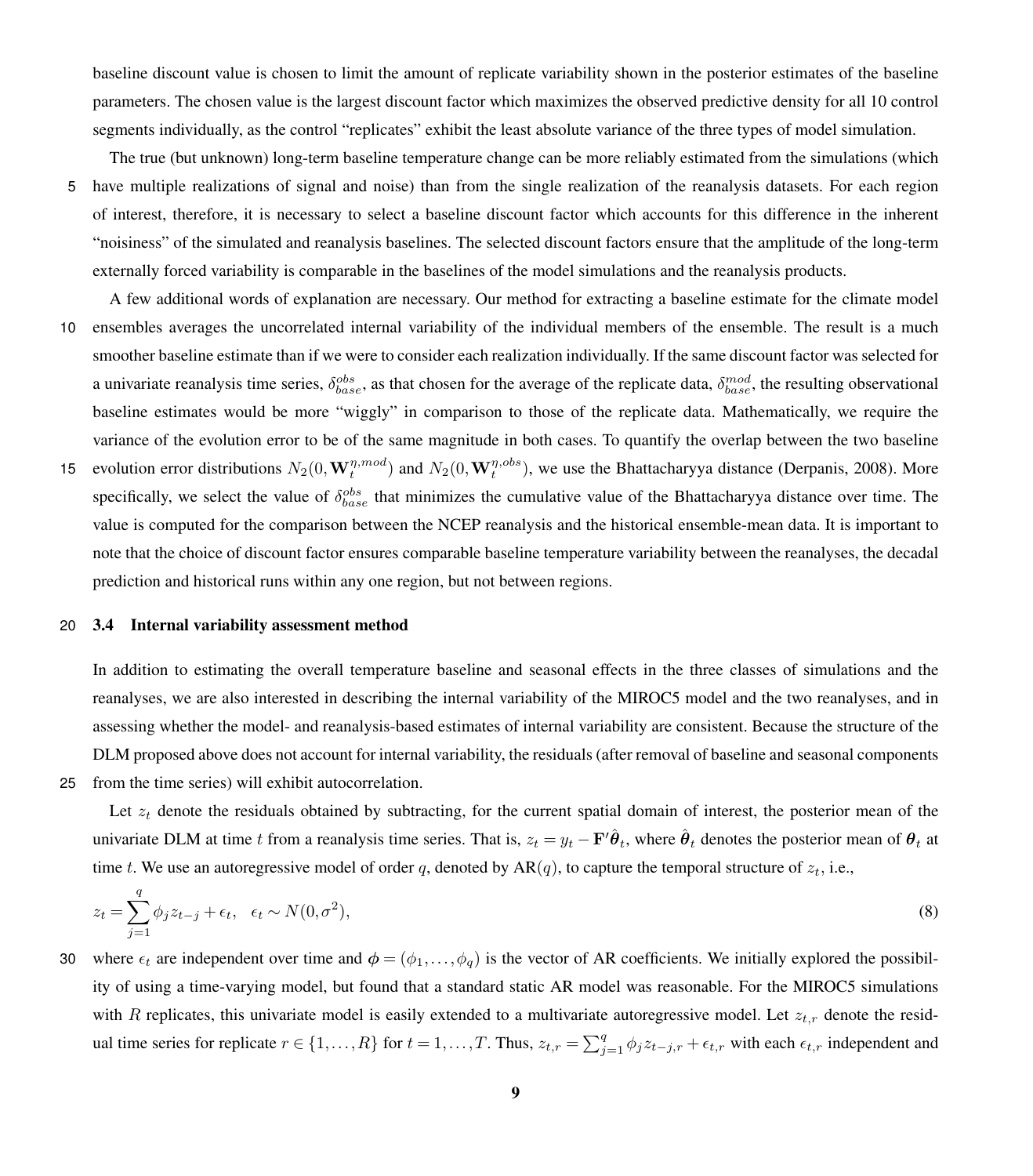distributed  $N(0,\sigma^2)$ . Replace  $z_t$  and  $\epsilon_t$  in [\(8\)](#page-8-0) with vectors of length  $R$ ,  $\mathbf{Z}_t = (z_{1,t},...,z_{t,R})'$  and  $\boldsymbol{\epsilon}_t = (\epsilon_{t,1},..., \epsilon_{t,R})'$  where  $\epsilon_t \sim N(0, \sigma^2 I_R)$ . This hierarchical AR is chosen, instead of a general vector AR model, to estimate a single vector of autoregression coefficients per climate ensemble. With conjugate priors  $\phi \sim N_q(0, \mathbf{I}_q)$  and  $\sigma^2 \sim IG(1, 0.01)$ , it is easy to sample the posterior distributions directly using standard Bayesian linear regression techniques.

- 5 In fitting AR models, we make the simplifying assumption that q may vary between the four spatial domains considered here, but that in any one domain, all residual time series for the three types of simulation and the two reanalyses have the same order q. This ensures that "within domain" spectral differences are unrelated to differences in q. We select the order q using the univariate time series of residuals for each simulation type, each domain, and each individual replicate. The order of the fit maximizes the log-predictive likelihood; further fitting details are available in [Prado and West](#page-20-6) [\(2010\)](#page-20-6). The highest order of
- 10 distinctly non-zero coefficients, over all types of simulation, all replicates, and all reanalyses, is then used as the order for all univariate and multivariate autoregressive models in that spatial domain. In other words, we assume that within each region, the order q is the same for the replicates of each of the three model simulation types and the two reanalyses. The resulting posterior samples are used for the AR spectral analysis. Our tests of the statistical significance of model-versus-reanalysis spectral differences (see below) are robust with respect to the choice of model order  $q$ .
- 15 For coefficients  $\phi$  of an AR(q) process, the characteristic polynomial is given by  $\Phi(u) = 1 \phi_1 u \phi_2 u^2 \cdots \phi_q u^q$ . The polynomial can have r real-valued and c pairs of complex reciprocal roots such that  $q = r + 2c$ . Although we do not necessarily expect complex roots, when present, they appear in pairs of complex conjugates and are interpretable as quasi-periodicities in the data. For each pair of complex roots written in terms of the modulus and frequency  $(\rho_j, \omega_j)$ , or equivalently the modulus and wavelength  $(\rho_j, \lambda_j)$  where  $\lambda_j = 2\pi/\omega_j$  (months), for  $j = 1, \ldots, c$ . A modulus close to 1 indicates a slow decay rate in 20 the correlation patterns, suggesting a persistent cyclical pattern occurring every wavelength  $\lambda_i$  months. More importantly, the
- autoregressive model allows for closed form calculation of the spectral density given estimates of the coefficients  $\phi$ :

$$
f(\omega) = \frac{\sigma^2}{2\pi |1 - \phi_1 e^{-i\omega} - \dots - \phi_q e^{-iq\omega}|^2}.
$$
\n<sup>(9)</sup>

Here,  $i = \sqrt{-1}$ . Using the posterior samples of  $\phi$  for a given type of model simulation, the Bayesian approach provides a simple way to sample the corresponding spectral density. Normalizing the equation with respect to the white-noise spectrum, 25  $\sigma^2/2\pi$ , allows for the comparison of spectra solely with respect to differences in the AR coefficients. Further details of the autoregressive model, the quasi-periodicities, and the spectral densities can be found in [Prado and West](#page-20-6) [\(2010\)](#page-20-6).

#### 3.5 Total variation distance for comparing internal variability

We use the total variation distance (TVD) for normalized spectral densities to quantify the differences between the spectral densities of the three types of climate model simulation and the reanalyses. This metric allows us to test whether the model and re-

30 analysis time series have significantly different spectra. TVD was originally employed for comparing probability distributions, and has also been used to measure the similarity of normalized spectra in [Euan et al.](#page-19-11) [\(2015\)](#page-19-11) and [Alvarez-Esteban et al.](#page-19-12) [\(2016\)](#page-19-12). These applications rely on observational oceanographic data; they focus on classifying time series in the frequency domain and on detecting transitions and periods of stationary behavior. In order for TVD to be applicable to power spectra, normalization of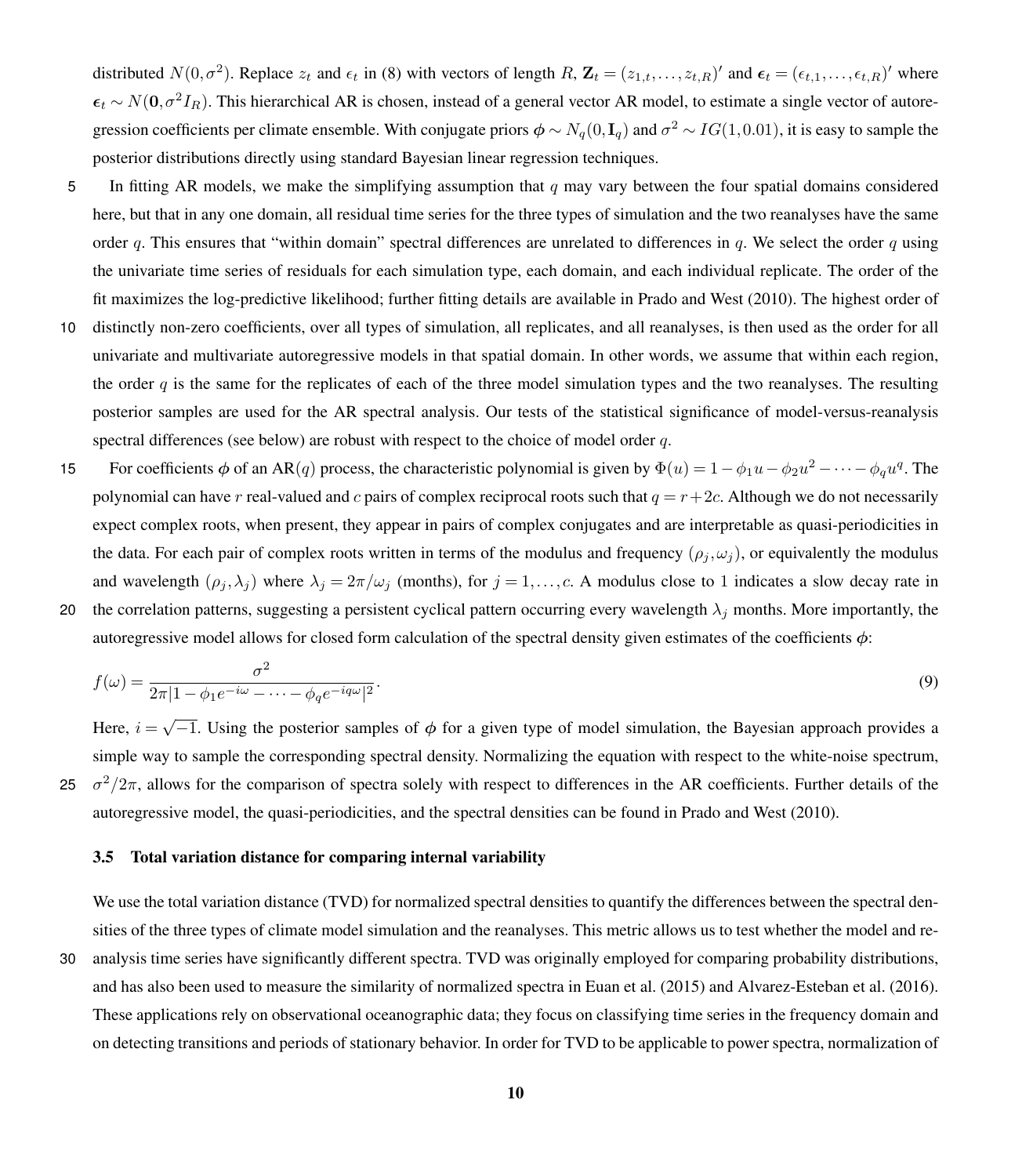<span id="page-10-0"></span>

| NGEF ERA Decadal Filsionical Control         |                                                  |                                   |                                   |                                        |
|----------------------------------------------|--------------------------------------------------|-----------------------------------|-----------------------------------|----------------------------------------|
|                                              | MIROC5 global                                    | MIROC5 tropical                   | MIROC5 northern                   | MIROC5 southern                        |
| $(\delta^{mod}_{base}, \delta^{obs}_{base})$ | (0.94, 0.96)                                     | (0.91, 0.94)                      | (0.99, 0.99)                      | (0.99, 0.99)                           |
| DLM MAP V                                    | 0.03, 0.02, 0.22, 0.18, 0.21                     | 0.13, 0.12, 0.90, 0.65, 0.62      | 0.11, 0.11, 0.44, 0.39, 0.46      | 0.05, 0.04, 0.25, 0.20, 0.25           |
| AR order $q$                                 |                                                  |                                   |                                   |                                        |
| AR MAP $\sigma^2$                            | 0.011, 0.010, 0.046, 0.038, 0.066                | 0.006, 0.006, 0.032, 0.04, 0.032  | 0.030, 0.027, 0.126, 0.098, 0.179 | 0.018, 0.013, 0.053, 0.044, 0.079      |
| maximum modulus                              | $0.79$ *, $0.80$ *, $0.94$ *, $0.94$ *, $0.93$ * | 0.87, 0.84, 0.92, 0.93, 0.90      | 0.67, 0.78, 0.93, 0.94, 0.92      | $0.72, 0.81^*, 0.93^*, 0.94^*, 0.94^*$ |
| complex root, max modulus, $\rho$            | 0.32, 0.40, 0.37, 0.44, 0.48                     | 0.87, 0.84, 0.92, 0.93, 0.90      | 0.67, 0.42, 0.52, 0.53, 0.55      | 0.72, 0.47, 0.47, 0.52, 0.55           |
| corresponding wavelength, $\lambda$          | 4.25, 4.38, 4.10, 4.24, 4.09                     | 28.61, 28.63, 57.21, 56.03, 73.93 | 26.47, 3.47, 5.21, 4.98, 4.86     | 17.51, 4.82, 3.42, 3.66, 5.16          |

**NOTE TRAINING IN BELIEVE OVER** 

**Table 1.** Model baseline discount factor  $\delta_{base}^{mod}$  and observation baseline discount factor  $\delta_{base}^{obs}$ . DLM smoothed estimates of observational variance, V. AR order q and MAP of AR variance  $\sigma^2$ . Overall maximum modulus with \* indicating correspondence to real roots, maximum complex modulus and corresponding wavelength (months) calculated from the AR MAP characteristic polynomial.

the spectral densities is first required; the integral of the normalized density must be equal to one. This is equivalent to normalizing the time series by dividing by its overall variance. The TVD of two normalized spectral densities  $f^*(\omega) = f(\omega)/\int_{\Omega} f(\omega) d\omega$ and  $g^*(\omega) = g(\omega)/\int_{\Omega} g(\omega) d\omega$  is defined as TVD $(f^*, g^*) = 1 - \int_{\Omega} \min\{f^*(\omega), g^*(\omega)\} d\omega$ . For discrete normalized spectra, the TVD can equivalently be written in terms of the L<sub>1</sub> distance, TVD $(f^*, g^*) = ||f^* - g^*||_1/2 = \sum_{\omega \in \Omega} |f^*(\omega) - g^*(\omega)|/2$ . The 5 distance measure takes on values  $0 \le TVD \le 1$ , with 0 being the smallest possible discrepancy and 1 the largest.

Using the posterior spectra samples from the AR model, we can compute posterior distributions for the TVDs compared to a reference spectrum. In the first step of our analysis, we use a white-noise spectrum as a reference, and examine whether the residuals for the actual model temperature time time series are statistically distinguishable from this reference spectrum. Next, using the maximum *a posteriori* (MAP) NCEP-2 spectrum, we employ TVD to assess the significance of the discrepancies 10 between the internal variability spectra of NCEP-2 and the three types of MIROC5 simulation. We also show TVD for the comparison between the NCEP-2 and ERA-I spectra, which provides a measure of the degree of difference we might expect due to uncertainties in the reanalysis-based estimates of temperature change. As noted above, these uncertainties arise from differences in reanalysis models, assimilation approaches, bias correction procedures for the assimilated data, *etc.*

#### 4 Result from assessment of large-scale temperature

- 15 In this section, we first apply the previously described methodology to the time series of monthly-mean, spatially averaged nearsurface temperature from the three sets of MIROC5 simulations. We then compare the model results to results obtained for the NCEP-2 and ERA-I reanalysis products. Note that the results are not meant to be compared directly between each region: the scales for our comparison metrics can vary markedly for the four spatial domains. Table [1](#page-10-0) provides summaries of DLM and AR statistical model parameters and posterior inferences for each spatial domain. The table includes the baseline discount factors
- 20  $\delta_{base}^{mod}$  and  $\delta_{base}^{obs}$ , MAP DLM observation equation variance V, AR model order q, MAP AR variance  $\sigma^2$ , maximum moduli of all reciprocal roots from the AR characteristic polynomial based on the posterior means of the AR coefficients, maximum moduli of the reciprocal complex roots and corresponding wavelengths (months).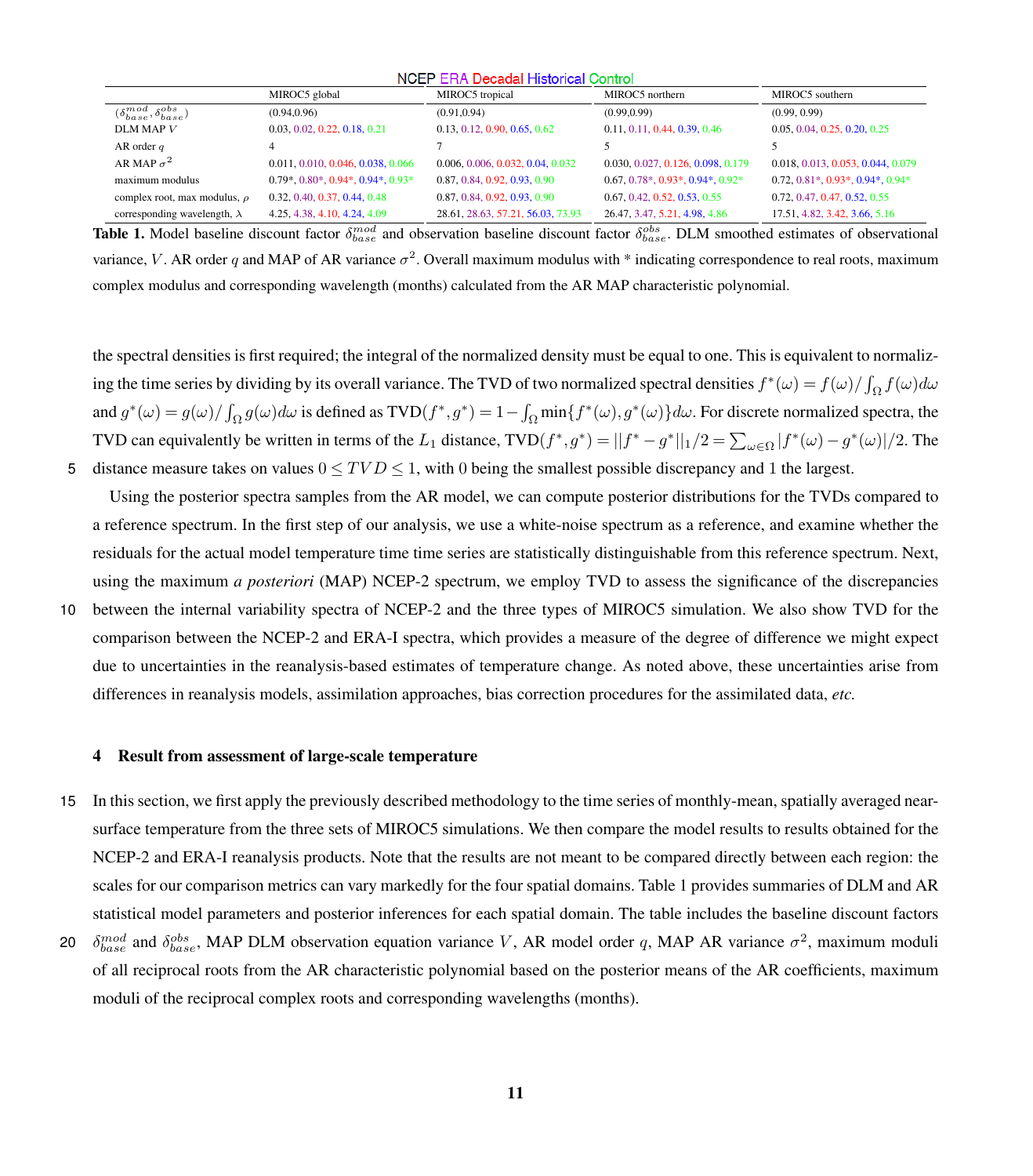## **NCEP ERA Decadal Historical Control Global Tropical** 299.5 297.5 298.0 298.5 299.0 299.5 298.0 298.5 299.0 ave temp (K) ave temp (K) ဖ

287.5 288.0 288.5

287.5

<span id="page-11-0"></span>288.5

ave temp (K)

ave temp (K) 288.0



Figure 2. Baseline temperature estimates. Different line colors denote the type of simulation and the reanalysis product. Top: Global (left), tropical (right). Bottom: Northern (left), Southern Hemispheres (right). Vertical lines indicate the volcanic eruption of El Chichón in 1982 and Pinatubo in 1991.

Figure [2](#page-11-0) displays the 95% posterior intervals for baselines  $\eta_{1,t}$ , estimated using the DLM model introduced in Section 3.1. The control run baseline estimates are noticeably flat relative to the baselines inferred for the other types of simulation and for the reanalysis products. This difference is expected – the control run lacks year-to-year changes in external forcings, while the reanalysis products and the historical and decadal prediction runs are affected by time-varying anthropogenic and natural

5 forcings. This explains why, in each of the four spatial domains we considered, the baselines in the externally forced runs and the reanalyses show secular temperature increases over 1981 to 2010, consistent with warming of the Earth's surface in response to time-increasing net anthropogenic forcing.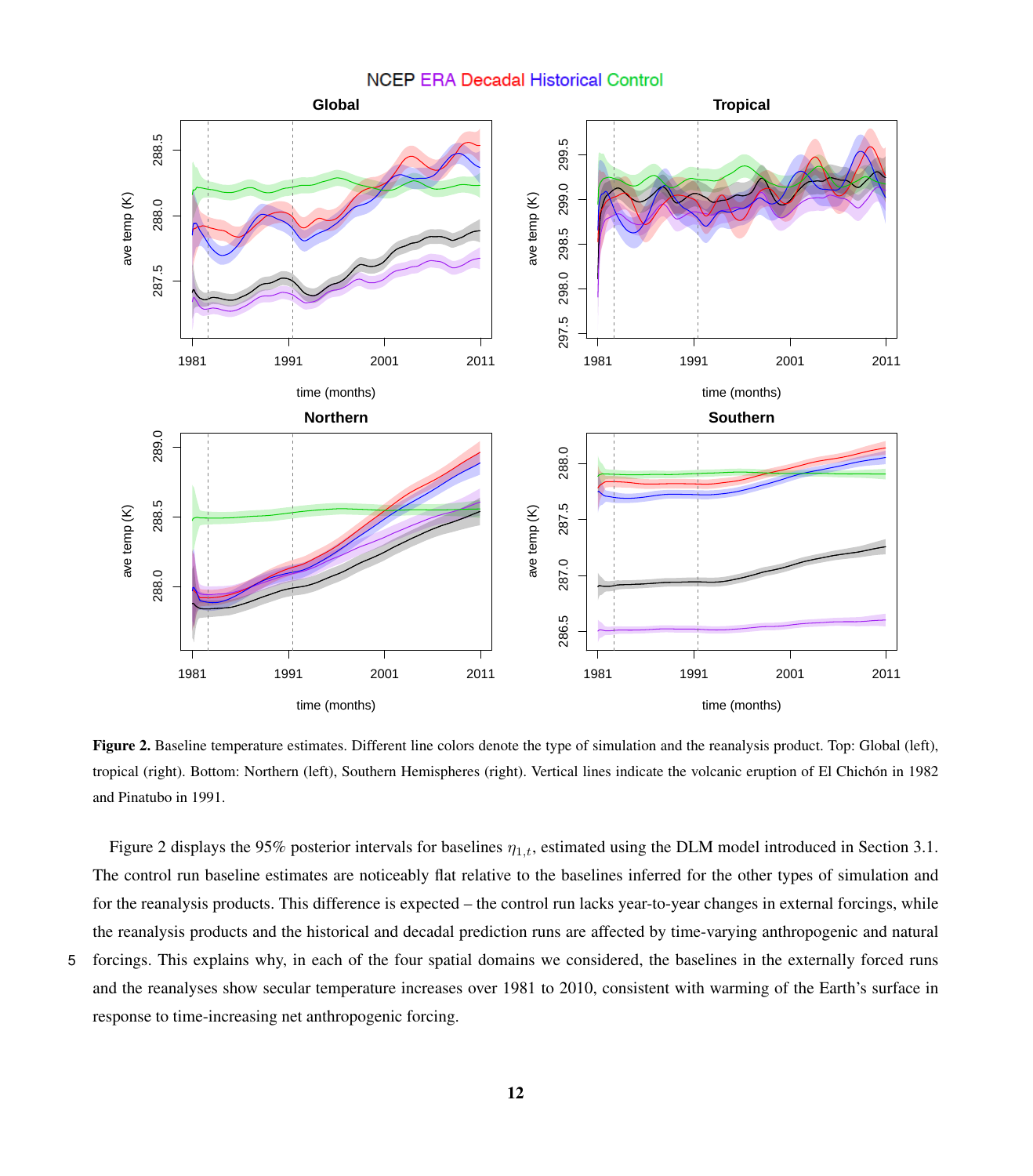Note that the surface temperature baseline has a larger overall trend in the historical and decadal prediction runs than in NCEP-2 and ERA-I. This discrepancy in simulated and observed warming rates is at least partly related to the omission of the observed early 21st century increase in stratospheric volcanic aerosols in the model historical and decadal prediction simulations (Solomon et al., 2011). In the real world, the cooling caused by this post-2000 increase in stratospheric volcanic

- 5 aerosols offset part of the anthropogenic warming signal (Schmidt et al., 2014; Santer et al., 2014). Superimposed on these long-term warming trends in the reanalyses and the decadal prediction and historical runs are short-term (1-2 year) surface cooling signals associated with the major eruptions of El Chichón in 1982 and Pinatubo in 1991 (Santer et al., 2001). Because averaging over larger domains damps spatial noise, volcanic cooling signals are most pronounced in the global-spatial average, and are noisiest in the smaller-scale tropical averages.
- 10 The surface cooling signals caused by El Chichón and Pinatubo are markedly smaller in the Northern and Southern Hemisphere averages than for the global domain. This is the result of the Northern and Southern Hemispheres baselines being estimated with discount factors close to 1 (see Table [1\)](#page-10-0). It is not unexpected for the hemisphere-specific externally-forced components to be less variable than the spatial domains which contain interaction between the distinct hemispheric seasonal cycles. Selection of high discount factors suggests that the externally-forced longer-term variability in both hemispheres was
- 15 very close to linear. Any shorter-term forced variability not captured by the baselines will be reflected in the residuals. For both the Northern Hemisphere and Southern Hemisphere, the residuals do not exhibit substantial cooling after the volcanic eruptions of El Chichón in 1982 and Pinatubo in 1991. Further investigation of the differences in the amplitude of the global-average and hemispheric-average volcanic signals may be of interest. Alternately, the baseline temperatures for the tropical region are estimated with much lower discount factors (see Table [1\)](#page-10-0), indicating the externally-forced longer-term variability in the tropics
- 20 was more variable.

Figure 2 also yields many other features of interest, such as differences in mean temperature in 1981. Because the decadal prediction runs are initialized from observed ocean temperature and sea ice data, it is not unreasonable to expect that at the time of initialization in 1981, the mean surface temperature in these simulations should be close to the mean temperature of the two reanalysis products. This is the case for the Northern Hemisphere and tropical averages, but not for the averages over the

25 other three regions. The largest mean state differences in 1981 are in the Southern Hemisphere, where the decadal prediction runs are noticeably warmer than either reanalysis. Because this Southern Hemisphere bias is large, it also influences the global temperature average.

One possible interpretation of this large SH bias is that it may arise because of differences between the observed sea surface temperature (SST) data sets used as boundary conditions for the two reanalyses and the surface temperature data selected for

30 initialization of the MIROC5 decadal prediction runs. Observational SST uncertainties are likely greater in the more poorly sampled Southern Hemisphere than in the Northern Hemisphere – which may explain why the 1981 warm bias in the decadal prediction runs is largest in the SH.

Use of different observational SST data sets may also explain why the two reanalyses show the largest mean state differences in the Southern Hemisphere. An alternative (and not mutually exclusive) interpretation is that the "between-reanalysis" mean

35 state differences reflect the sparser observational coverage in the Southern Hemisphere, and a larger SH imprint of structural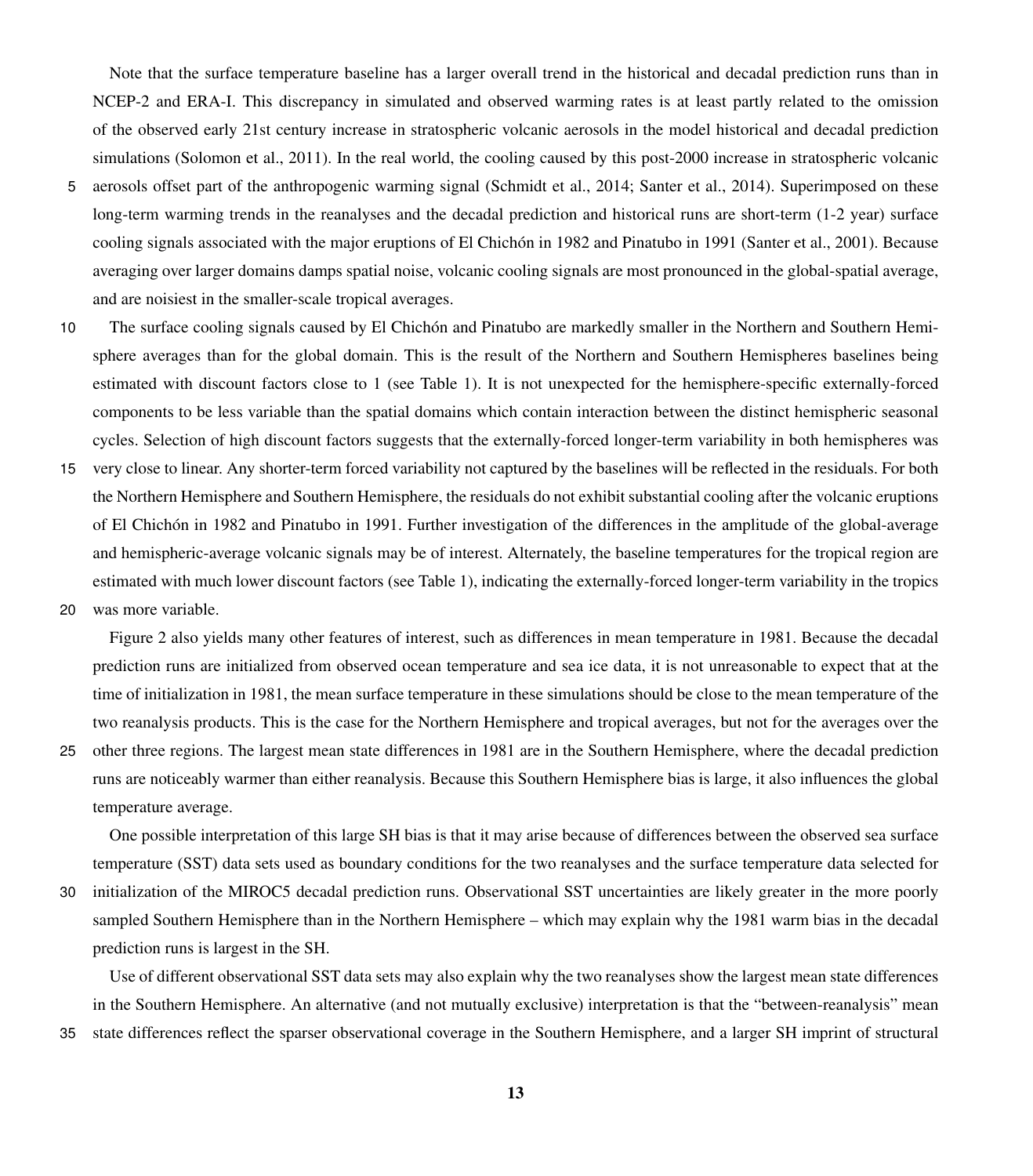<span id="page-13-0"></span>

**Figure 3.** Posterior amplitude samples for harmonics  $k = 1, 2$ . Whiskers indicate the maximum and minimum values, boxes indicate 95% posterior intervals. Different colors denote the type of simulation and the reanalysis product. Top: Global, tropical. Bottom: Northern, Southern hemispheres.

differences between the NCEP-2 and ERA-Interim forecast models (e.g., in terms of physics, parameterizations, resolution, and data assimilation systems).

Note that the model-versus-reanalysis warm biases mentioned above do not only pertain to the decadal prediction runs – they also affect the historical and control simulations. In all four spatial domains considered, the model-generated baseline 5 temperatures are consistently warmer than in either reanalysis product. The baseline temperatures in the decadal prediction integrations do not appear to exhibit appreciable post-initialization secular drift, and are similar to the baseline temperatures in the historical runs. This implies that our DLM model is primarily capturing the externally forced component of surface temperature changes in MIROC5, and that the amplitude and structure of this forced response is relatively insensitive to

10 Figure [3](#page-13-0) illustrates the 95% posterior intervals of the seasonal amplitudes  $\alpha_{1,t}^k$  for  $k = 1,2$  (i.e., for the amplitudes of the annual and semi-annual cycles, respectively). Amplitudes were estimated using the DLM model in Section 3.1. For all four spatial domains, the harmonics  $k = 3$  and  $k = 4$  (corresponding to the trimestral and quarterly cycles, respectively) are very close to 0 and indistinguishable from one another, and are therefore not shown. Results for the annual and semi-annual cycles are more interesting. Consider the reanalyses first. For all four spatial domains, and for both for  $k = 1$  and  $k = 2$ , NCEP-2 and

whether the simulation is "free running" or initialized from observations.

15 ERA-I yield very similar amplitudes. The only significant difference between the two reanalyses is in the Northern Hemisphere, where the ERA-I annual cycle amplitude is markedly higher than in NCEP-2.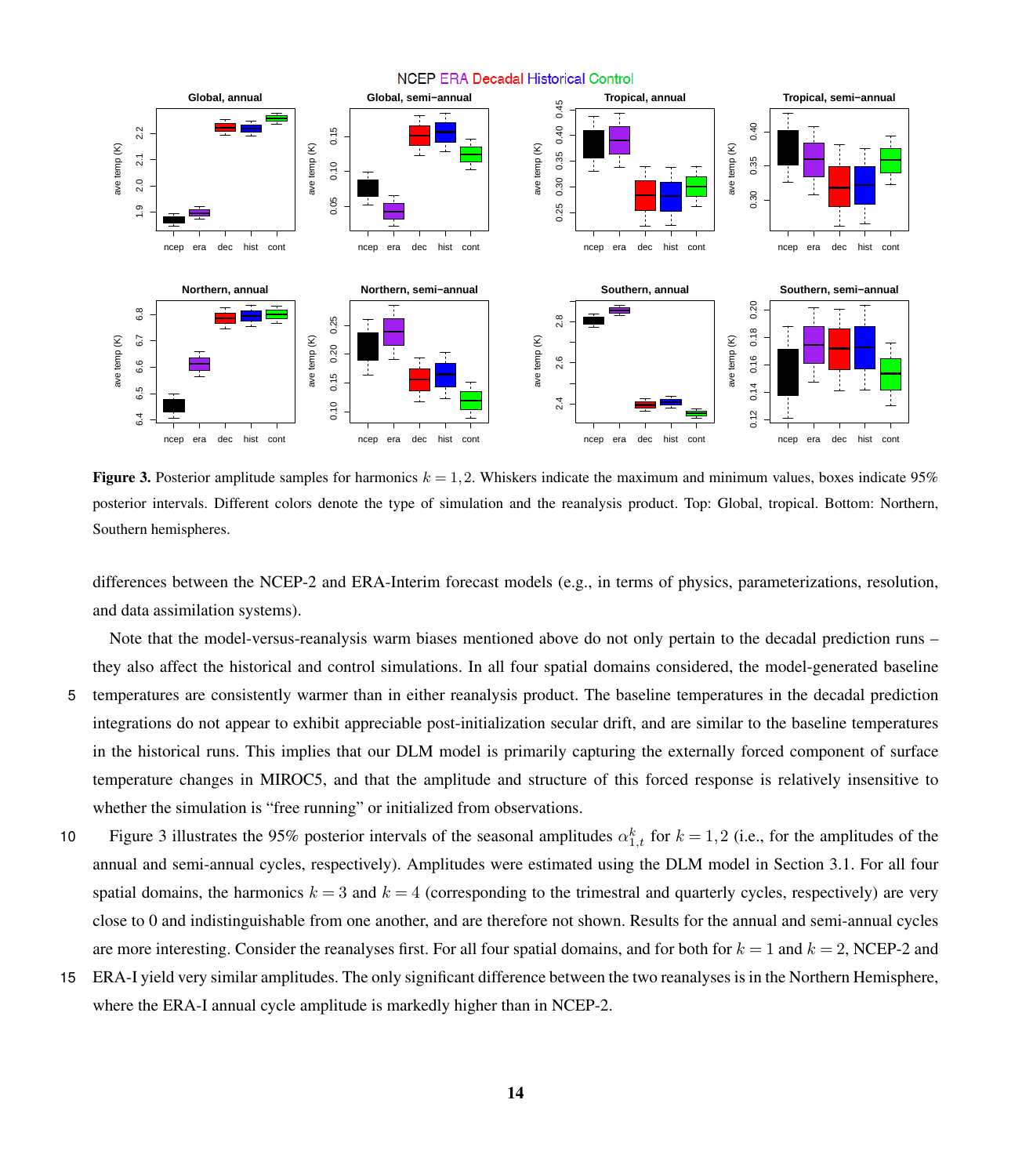### **NCEP ERA Decadal Historical Control**

<span id="page-14-0"></span>

Figure 4. MAP AR  $log_{10}$  spectra normalized with respect to white-noise for each climate simulation by region with 95% posterior intervals shaded. Instead of the frequency  $\omega$ , the x-axis is labeled at select years ( $2\pi/12\omega$ ). Different line colors denote the type of simulation and the reanalysis product. Top: Global, tropical. Bottom: Northern, Southern hemispheres.

For all spatial domains except the tropics, and for all three types of simulation, the MIROC5 annual cycle amplitudes differ significantly from those in either reanalysis product. Model-versus-reanalysis differences in annual cycle amplitude are most pronounced in the Southern Hemisphere. The sign of the model annual cycle biases is not consistent across domains. In the tropics and SH, the annual cycle amplitude is smaller in the simulations than in the reanalyses. In the other two domains, 5 however, the annual cycle amplitude is larger in the simulations than in NCEP-2 and ERA-I. We do not find any cases in which there are significant amplitude differences between the three types of model simulation.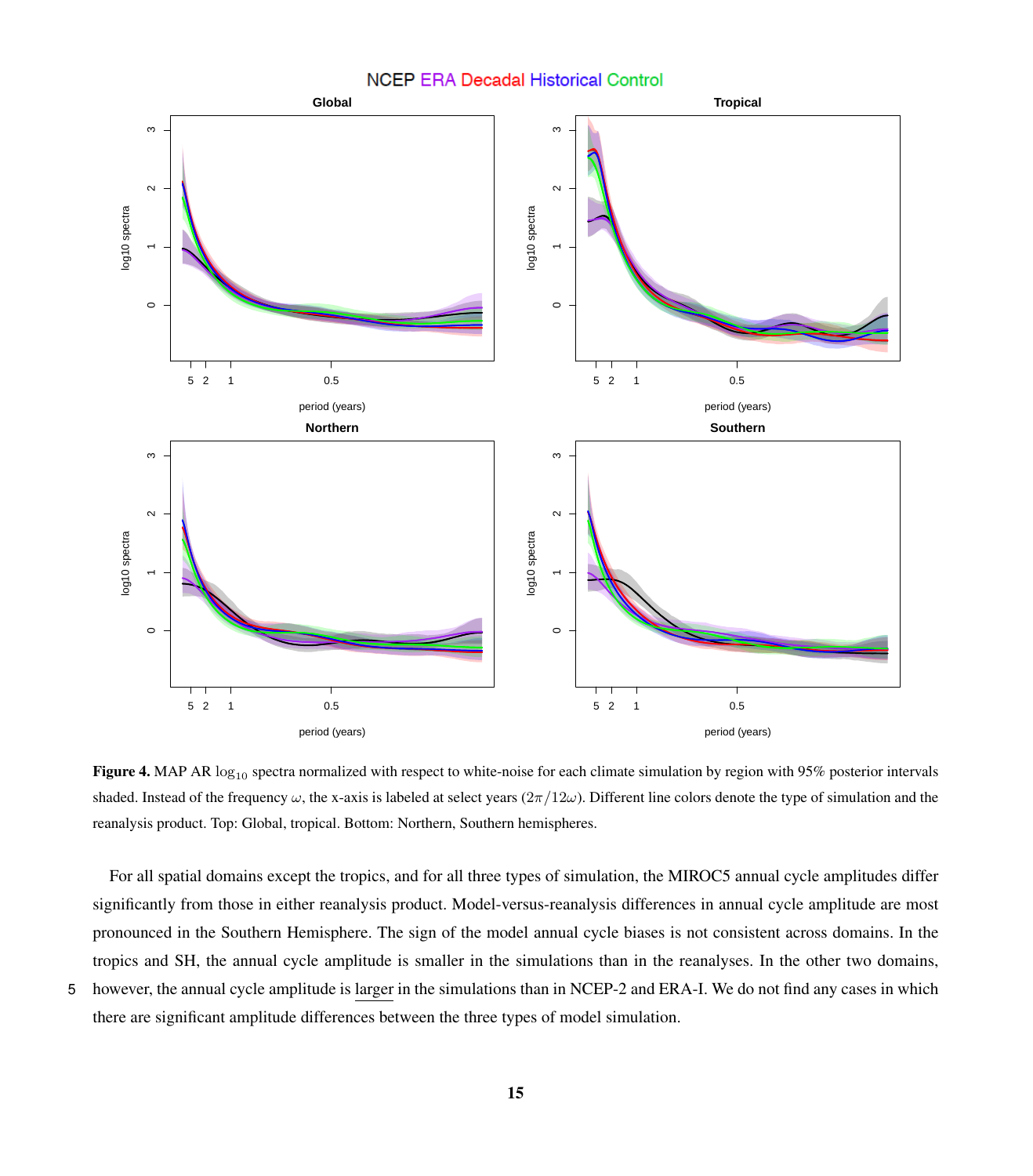<span id="page-15-0"></span>

**Figure 5.** Top: TVD calculated from  $\phi$  samples with white-noise as the reference. Bottom: TVD calculated from  $\phi$  samples with the MAP NCEP spectrum as the reference. Whiskers indicate the maximum and minimum values, boxes indicate 95% posterior intervals. Scenario or observational product indicated by colors. Left to right: Global, tropical, northern, and southern hemispheres.

Figure [4](#page-14-0) illustrates the 95% confidence intervals on the posterior spectra, normalized with respect to white noise on the log-scale. Spectra were estimated using the methods presented in Section 3.4. The spectral densities are relatively smoothly varying as a function of frequency, particularly for spectra generated with lower-order AR models (e.g., the  $q = 4$  case for the global region; see Table [1\)](#page-10-0). The least-smooth spectra are obtained for temperatures spatially averaged over the tropics, where 5 a higher-order AR model ( $q = 7$ ) provides the best fit to the residuals remaining after removal of the baseline and seasonal temperature components. This result is physically reasonable: the tropical domain is the smallest and "noisiest" of the four

domains considered here, and is strongly influenced by modes of internal variability acting on a range of different timescales,

Other features of Figure [4](#page-14-0) are also noteworthy. First, the spectra for the three different types of MIROC5 simulation are 10 very similar. This suggests that the DLM method applied here has successfully partitioned the "pure" internally generated component of surface temperature from: 1) the externally forced components of temperature changes in the historical runs; and 2) the combined effects of external forcing and any post-initialization drift in the decadal prediction simulations. Second, at the lowest frequencies, model spectral densities are higher than in NCEP-2 and ERA-I, and the 95% posterior intervals of nearly all of the simulated spectra do not overlap with the reanalysis spectra. This difference in the amplitude of simulated

such as the Madden-Julian Oscillation, ENSO, and the Interdecadal Pacific Oscillation.

15 and observed variability (which is most pronounced in the tropics) is consistent with findings obtained elsewhere for multimodel analyses of tropospheric temperature (Santer et al., 2013, 2018; Pallotta and Santer, in preparation). A model bias in the opposite direction to that found here (i.e., a systematic underestimate of the amplitude of observed internal variability on multi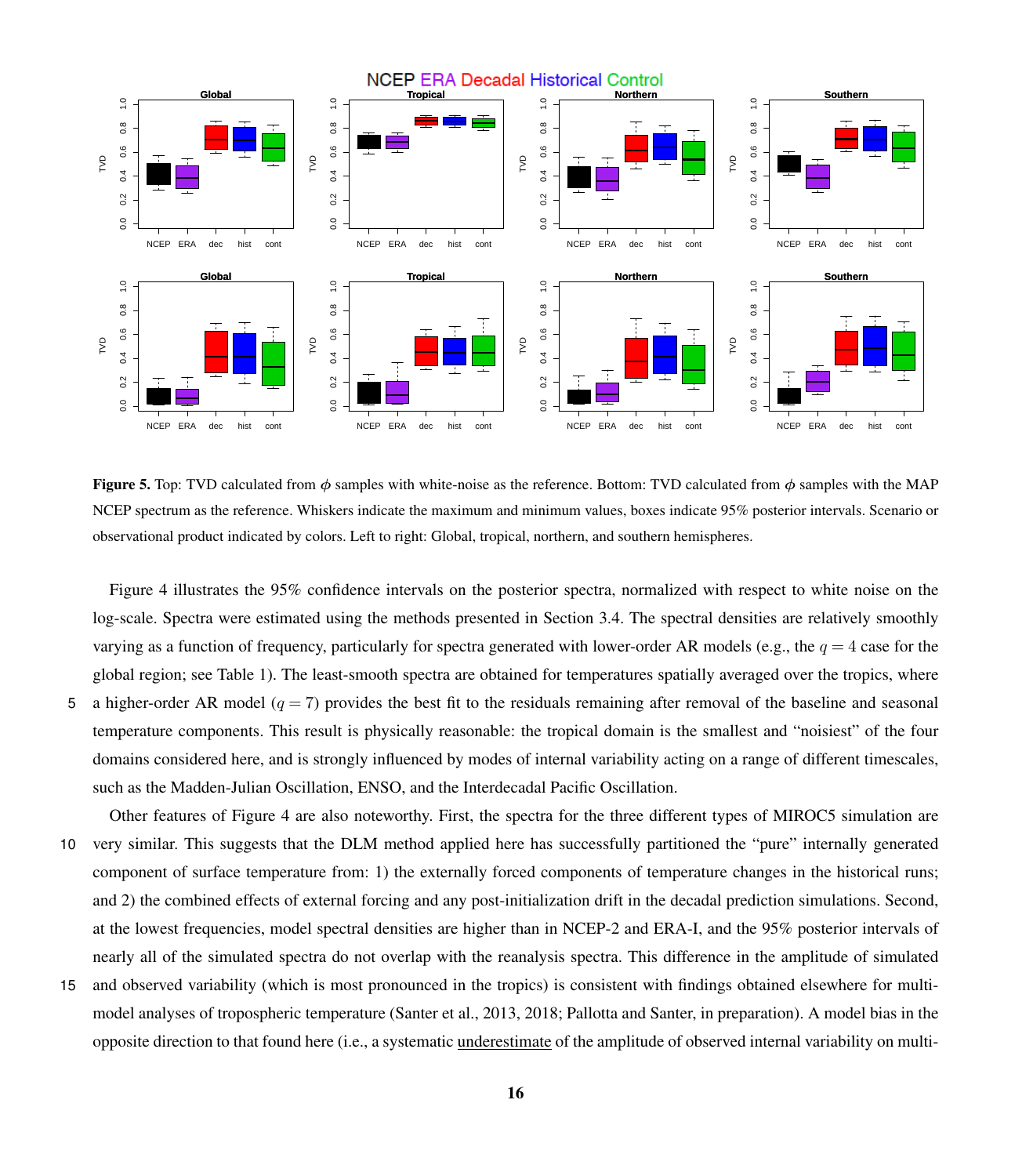decadal timescales) would be more concerning – such an error would spuriously inflate signal-to-noise ratios for anthropogenic signal detection (Santer et al., 2013, 2018). We caution, however, that the reanalysis data analyzed here are relatively short (30) years), and do not provide a strong constraint on "observed" estimates of internal variability on multi-decadal timescales.

Recall from Section 3.4 that the presence of complex roots points towards the existence of quasi-cyclical temperature varia-

- 5 tions. The results in the fourth row of Table [1](#page-10-0) indicate that complex roots are only obtained consistently for the tropical domain. For all other domains, the characteristic polynomials from the AR models are dominated by real roots. This suggests that the tropics – which are strongly affected by the El Niño/Southern Oscillation – are capturing some quasi-periodic temperature variability associated with the occurrence of El Niños and La Niñas. Confirmation of this quasi-periodicity comes from the fact that the tropics are also the only domain where the maximum moduli of the reciprocal complex roots of the polynomials
- 10 exceed 0.8 for both reanalyses and for all three types of simulation (see results in fifth row of Table [1\)](#page-10-0). The wavelengths for the tropical quasi-periodic variability are approximately 28.6 months (2.38 years) for the reanalysis products, 57.2 months (4.77 years) for the decadal prediction run, 56 months (4.67 years) for the historical simulation, and 73.9 months (6.16 years) for the control run. The apparent absence of quasi-periodic behavior on longer timescales is probably (at least in part) a reflection of the relatively short record lengths considered here (see above).
- 15 Finally, we present results for the total variation distance (TVD), which allows us to make a quantitative evaluation of the differences between the various spectra. The posterior distributions of the TVD are given in Figure [5.](#page-15-0) The top row shows results for the comparison against a white noise reference spectrum. All reanalysis and model data sets are statistically separable from white noise. For each of the four domains, the reanalysis data sets have smaller TVD values, and are closest to the white noise case; the three sets of simulations are further removed from the white noise reference spectrum. The systematically lower TVD
- 20 values for NCEP-2 and ERA-I may partly reflect the fact that both reanalyses exhibited decadal temperature variability that was consistently smaller than in the MIROC5 simulations (see above). The largest TVD values for the reanalyses and the model simulations are in the tropics, indicating that tropical temperature variability is most clearly distinguishable from white noise. This is consistent with the above-mentioned finding that the discrepancy between low-frequency temperature variability in the reanalyses and the MIROC5 simulations is largest in the tropics.
- 25 The bottom row of Figure [5](#page-15-0) displays results for the comparison between the model spectra and the NCEP MAP spectrum. The range of TVD values for the NCEP spectrum versus itself is simply a reflection of posterior sampling variability. The global and tropical regions show distinct differences between the reanalysis products and the three sets of simulations, with little or no overlap between the 95th percentiles of the reanalyses and the 5th percentiles of the simulations. The tropical region exhibits the most significant difference between the NCEP spectrum and the simulated spectra; this is likely due to the above-
- 30 mentioned discrepancies in low-frequency variance. It may also reflect the fact that the identified quasi-periodic component of tropical temperature variability had a longer timescale in the three sets of simulations than in the reanalysis products.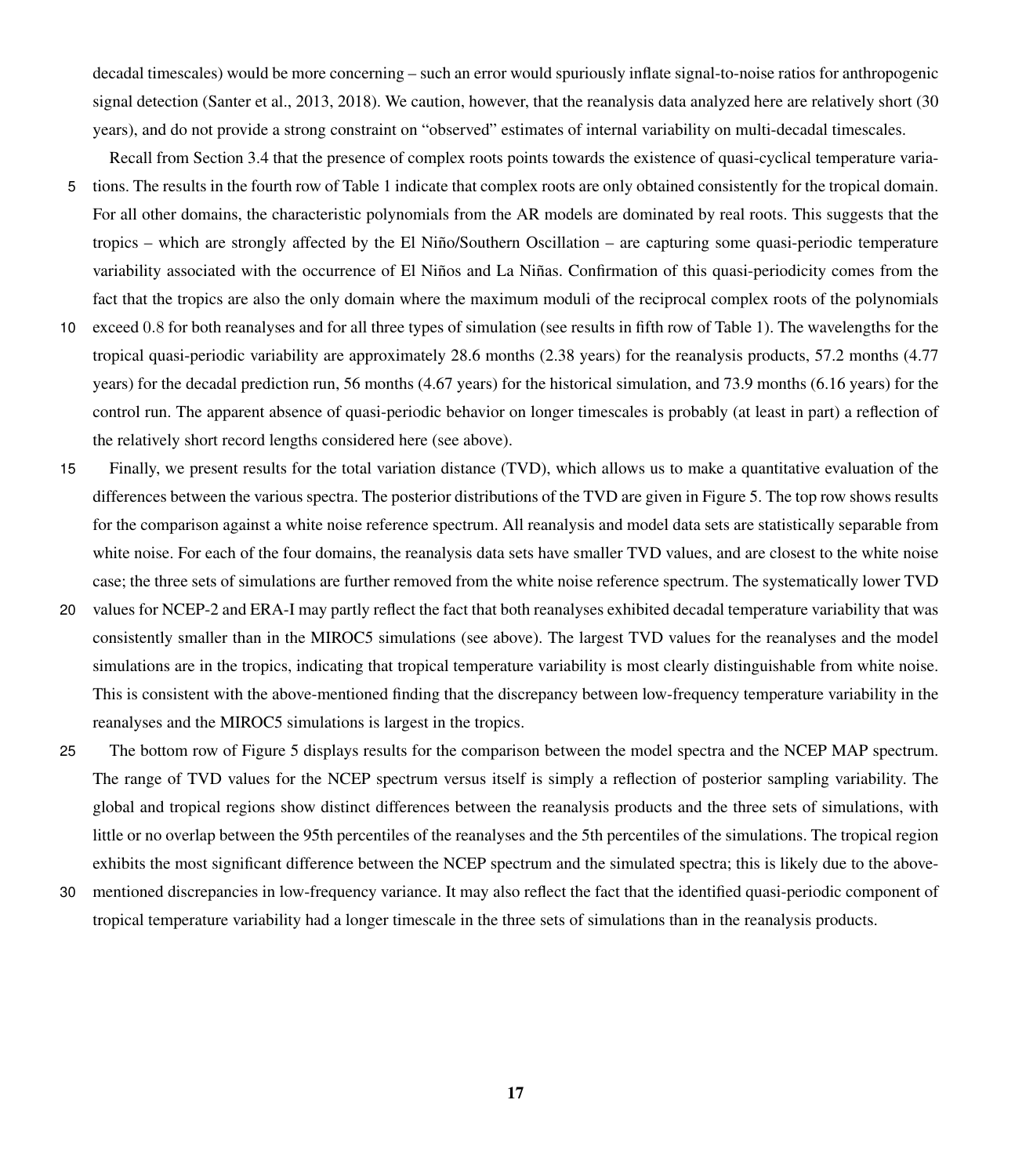#### 5 Conclusions

We applied univariate and multivariate Dynamic Linear Modeling (DLM) techniques to estimate two externally forced components of surface temperature time series. These components contain: 1) seasonal information, which is invariant from yearto-year; and 2) the time-varying nonlinear response to combined external forcing by human factors (such as greenhouse gases

- 5 and particulate pollution) and natural influences (changes in solar irradiance and volcanic activity). Estimation of these two temperature components – which we refer to as "seasonal" and "baseline", respectively – was performed for two reanalysis data sets and for three different types of experiment performed with one selected climate model (MIROC5). The three sets of numerical experiments were initialized decadal predictions, control runs, and uninitialized simulations of historical climate change. Removal of the seasonal and baseline components from the raw temperature data yielded residuals that provided in-
- 10 formation on unforced natural internal climate variability. We characterized this internal variability by fitting univariate and multivariate autoregressive (AR) models to the residuals. Since estimates of externally forced climate signals and internal variability depend on the particular domain of interest, we explored the efficacy of our DLM and AR signal and noise identification methods for four different spatial domains, ranging in scale from the entire globe to the tropics.
- We found significant differences between the reanalysis data and the model-generated simulations in all three temperature 15 components (seasonal, baseline, and internal variability). From a climate perspective, two results were particularly intriguing. First, we note that the three sets of simulations analyzed here are very different. While temperature variability in the control run arises from internal variability alone, variability in the historical and decadal prediction runs is a mixture of internal variability and response to external forcing. Additionally, the decadal prediction runs may also be influenced by post-initialization "drift" in the model climate. Despite these differences in the mix of underlying factors contributing to variability, the three types of
- 20 simulation yielded very similar spectral estimates of internal temperature variability as might be expected given that the same physical climate model is being used for each of the three sets of simulations. This similarity of the three sets of model spectra is reassuring, and implies that our statistical analysis methods are reliably extracting the common underlying component of internal variability.

The second intriguing result emerged from the comparison of the model and reanalysis temperature variability on multi-

- 25 decadal timescales. These timescales are important components of the background "noise" against which a gradually evolving anthropogenic warming signal must be detected. If models systematically underestimated natural internal variability on multidecadal timescales, it would imply that previously obtained anthropogenic signal detection results were spuriously inflated by [l](#page-20-8)ow model noise levels. Consistent with related work involving tropospheric temperature ([\(Santer et al., 2013,](#page-20-7) [2018;](#page-20-2) [Pallotta](#page-20-8) [and Santer, in preparation\)](#page-20-8)), we find that the MIROC5 model overestimates the amplitude of low-frequency internal variability
- 30 inferred from reanalysis data. This suggests that results from previous anthropogenic signal identification studies may have been too conservative. It would be of interest to apply our statistical techniques to observational estimates of surface temperature that are longer than the 30-year reanalysis records available here. The ultimate goal is to obtain stronger constraints on the amplitude of observed multi-decadal temperature variability, thereby providing a more solid observational "target" for model evaluation purposes.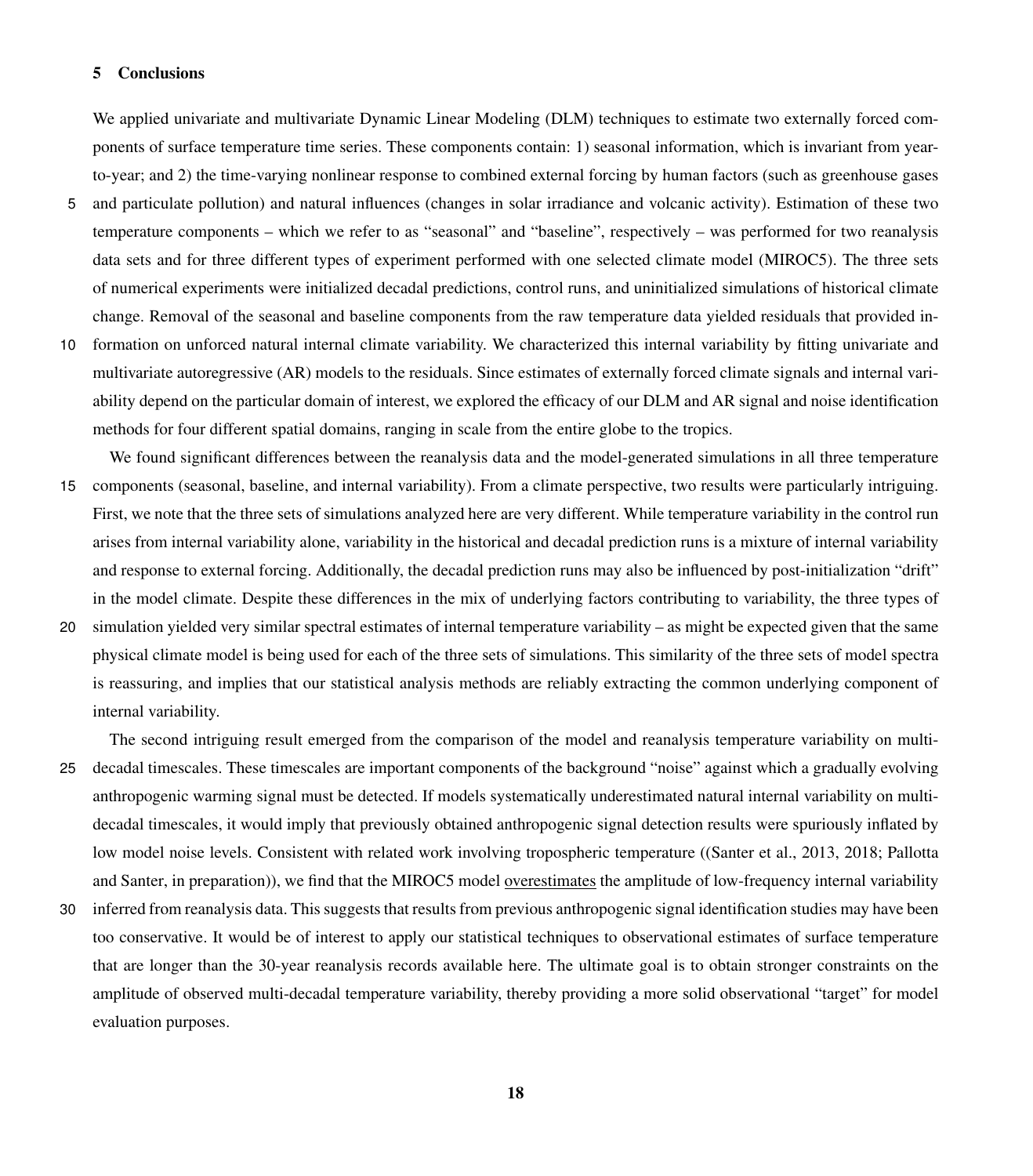*Data availability.* The data used in Section 4 for MIROC5, NCEP Reanalysis 2, and ERA-Interim are available respectively from: https://esgfnode.llnl.gov/search/cmip5/, https://www.esrl.noaa.gov/psd/, and https://www.ecmwf.int/en/forecasts/datasets/reanalysis-datasets/era-interim.

*Acknowledgements.* The authors wish to thank Ana Kupresanin and Francisco Beltran at LLNL for helpful conversation. Sansó was partially funded by the National Science Foundation grant DMS-1513076. Prado was partially funded by the National Science Foundation grant 5 SES-1461497.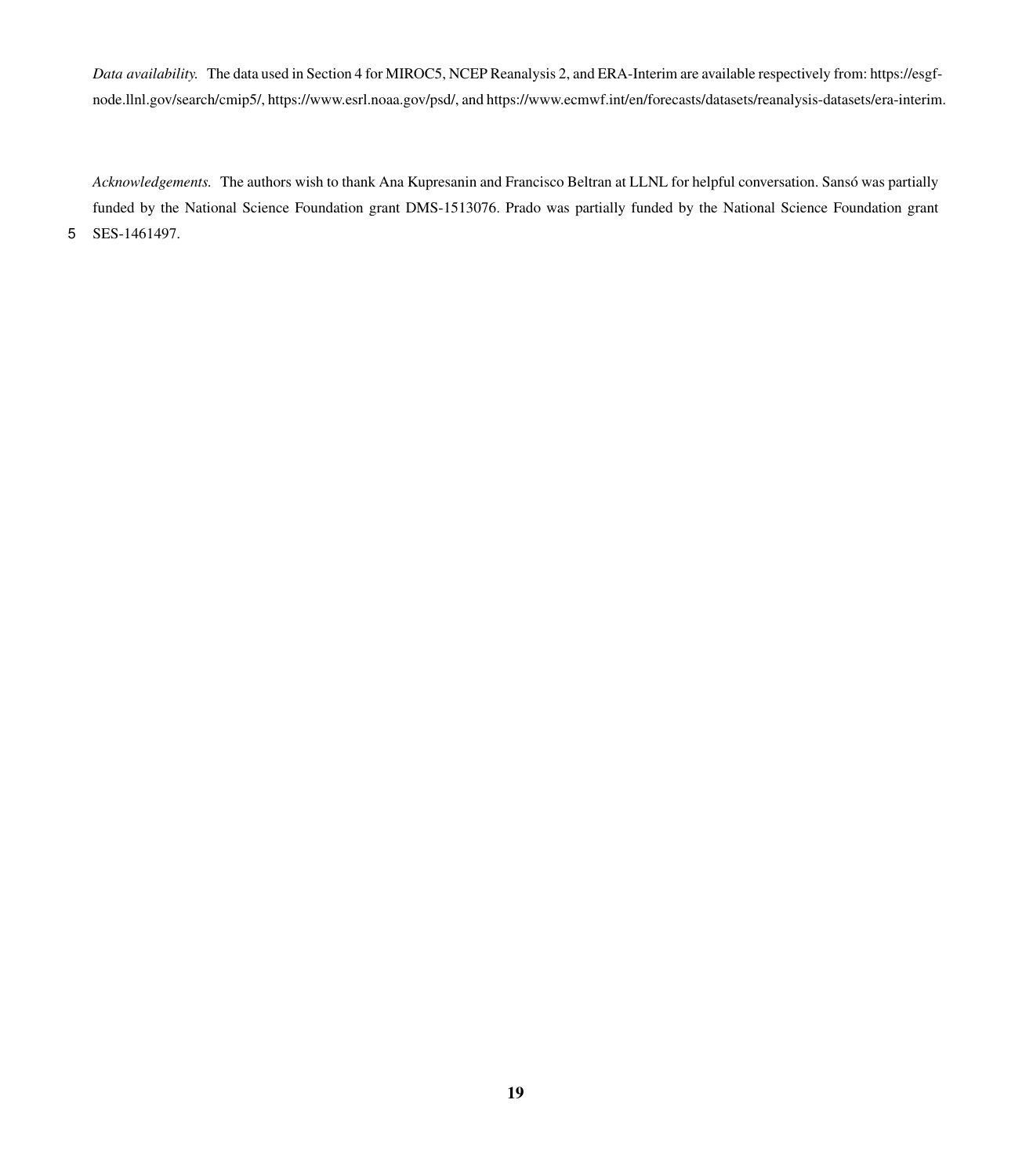#### References

<span id="page-19-12"></span>Alvarez-Esteban, P. C., Euán, C., and Ortega, J.: Time series clustering using the total variation distance with applications in oceanography, Environmetrics, 27, 355–369, https://doi.org[/10.1002/env.2398,](https://doi.org/10.1002/env.2398) 2016.

<span id="page-19-6"></span>Berrisford, P., Kållberg, P., Kobayashi, S., Dee, D., Uppala, S., Simmons, A., Poli, P., and Sato, H.: Atmospheric conservation properties in 5 ERA-Interim, Quarterly Journal of the Royal Meteorological Society, 137, 1381–1399, 2011.

Bhattacharyya, A.: On a measure of divergence between two statistical populations defined by their probability distribution, Bull. Calcutta Math. Soc, 1943.

Boer, G. J.: Decadal potential predictability of twenty-first century climate, Climate dynamics, 36, 1119–1133, 2011.

Collins, M., Botzet, M., Carril, A., Drange, H., Jouzeau, A., Latif, M., Masina, S., Otteraa, O., Pohlmann, H., Sorteberg, A., et al.: Interannual 10 to decadal climate predictability in the North Atlantic: a multimodel-ensemble study, Journal of climate, 19, 1195–1203, 2006.

<span id="page-19-7"></span>Dee, D. P., Uppala, S., Simmons, A., Berrisford, P., Poli, P., Kobayashi, S., Andrae, U., Balmaseda, M., Balsamo, G., Bauer, P., et al.: The ERA-Interim reanalysis: Configuration and performance of the data assimilation system, Quarterly Journal of the royal meteorological society, 137, 553–597, 2011.

Derpanis, K. G.: The bhattacharyya measure, Mendeley Computer, 1, 1990–1992, 2008.

<span id="page-19-11"></span><span id="page-19-10"></span><span id="page-19-8"></span>15 Euan, C., Ombao, H., and Ortega, J.: Spectral synchronicity in brain signals, arXiv preprint arXiv:1507.05018, 2015. Fujiwara, M., Wright, J. S., Manney, G. L., Gray, L. J., Anstey, J., Birner, T., Davis, S., Gerber, E. P., Harvey, V. L., Hegglin, M. I., et al.: Introduction to the SPARC Reanalysis Intercomparison Project (S-RIP) and overview of the reanalysis systems, Atmospheric Chemistry and Physics, 17, 1417–1452, 2017.

Harrison, J. and West, M.: Bayesian forecasting & dynamic models, vol. 1030, Springer New York City, 1999.

- <span id="page-19-9"></span><span id="page-19-4"></span><span id="page-19-0"></span>20 Imbers, J., Lopez, A., Huntingford, C., and Allen, M.: Sensitivity of climate change detection and attribution to the characterization of internal climate variability, Journal of Climate, 27, 3477–3491, 2014.
	- Kalnay, E., Kanamitsu, M., Kistler, R., Collins, W., Deaven, D., Gandin, L., Iredell, M., Saha, S., White, G., Woollen, J., et al.: The NCEP/NCAR 40-year reanalysis project, Bulletin of the American meteorological Society, 77, 437–471, 1996.

<span id="page-19-5"></span>Kanamitsu, M., Ebisuzaki, W., Woollen, J., Yang, S.-K., Hnilo, J., Fiorino, M., and Potter, G.: Ncep–doe amip-ii reanalysis (r-2), Bulletin of

<span id="page-19-1"></span>25 the American Meteorological Society, 83, 1631–1643, 2002.

- Kirtman, B., Power, S., Adedoyin, A., Boer, G., Bojariu, R., Camilloni, I., Doblas-Reyes, F., Fiore, A., Kimoto, M., Meehl, G., Prather, M., Sarr, A., Schar, C., Sutton, R., Oldenborgh, G., Vecchi, G., and Wang, H.: Near-term climate change: projections and predictability, In: Climate Change 2013: The Physical Science Basis. Contribution of Working Group I to the Fifth Assessment Report of the Intergovernmental Panel on Climate Change, 2013.
- <span id="page-19-3"></span>30 Kopp, G. and Lean, J. L.: A new, lower value of total solar irradiance: Evidence and climate significance, Geophysical Research Letters, 38, 2011.
	- Meehl, G. A., Boer, G. J., Covey, C., Latif, M., and Stouffer, R. J.: The coupled model intercomparison project (CMIP), Bulletin of the American Meteorological Society, 81, 313–318, 2000.
- <span id="page-19-2"></span>Meehl, G. A., Goddard, L., Murphy, J., Stouffer, R. J., Boer, G., Danabasoglu, G., Dixon, K., Giorgetta, M. A., Greene, A. M., Hawkins, E., 35 et al.: Decadal prediction: can it be skillful?, Bulletin of the American Meteorological Society, 90, 1467–1485, 2009.
- Meehl, G. A., Goddard, L., Boer, G., Burgman, R., Branstator, G., Cassou, C., Corti, S., Danabasoglu, G., Doblas-Reyes, F., Hawkins, E., et al.: Decadal climate prediction: an update from the trenches, Bulletin of the American Meteorological Society, 95, 243–267, 2014.